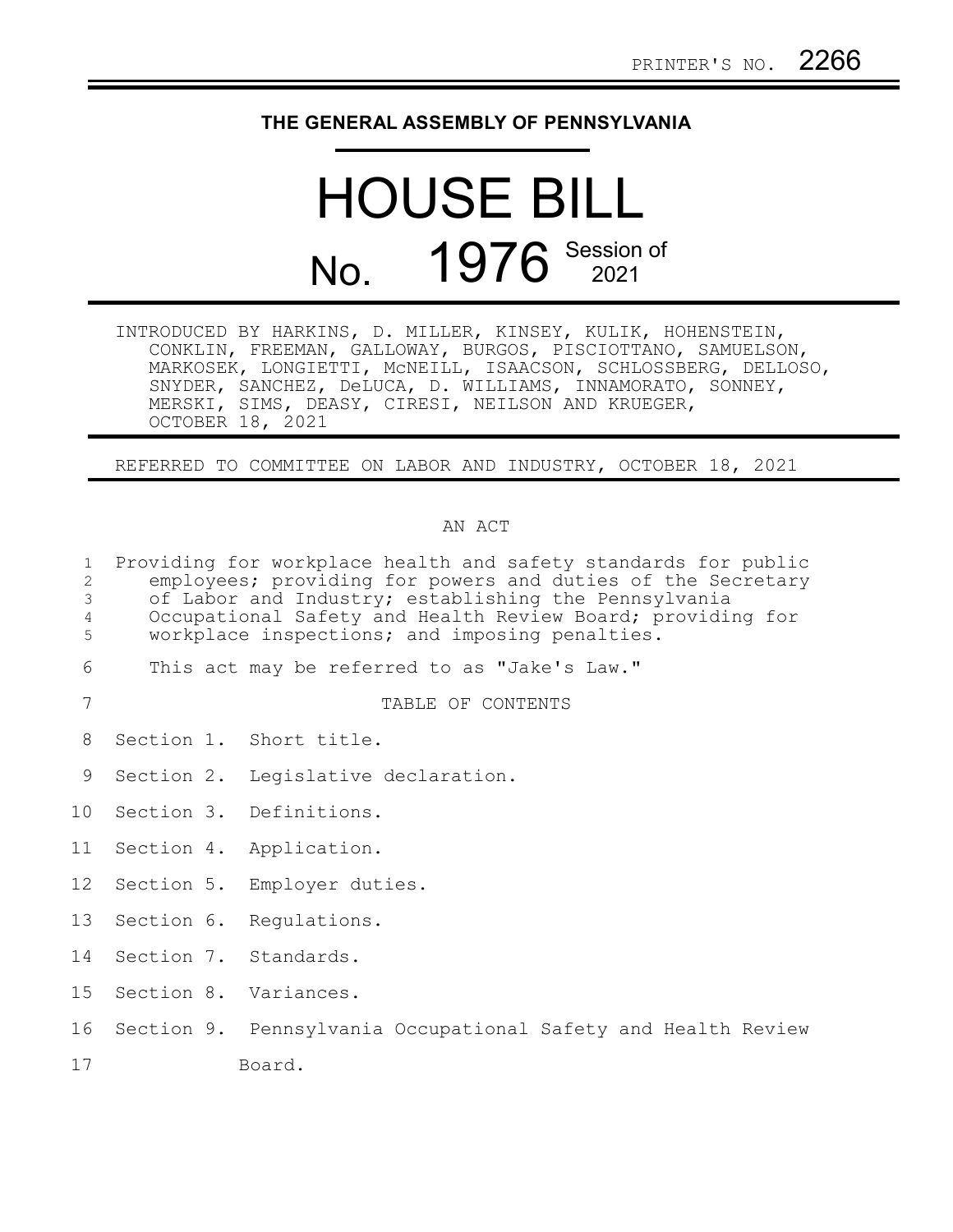- Section 10. Appeal from review board. 1
- Inspection and investigation powers. 2 Section 11.
- Inspection and investigation of violations. 3 Section 12.
- Section 13. Recordkeeping. 4
- Section 14. Compliance orders. 5
- Section 15. Enforcement procedures. 6
- Section 16. Injunction proceedings. 7
- 8 Section 17. Penalties.
- 9 Section 18. Discrimination against employees.
- 10 Section 19. Research and demonstration projects.
- 11 Section 20. Education programs.
- 12 Section 21. Reports to United States Secretary of Labor.
- 13 Section 22. Confidentiality of information maintained.
- 14 Section 23. Funding.
- Section 24. Effective date. 15
- The General Assembly of the Commonwealth of Pennsylvania 16

hereby enacts as follows: 17

Section 1. Short title. 18

- This act shall be known and may be cited as the Public Employees Occupational Safety and Health Act. 19 20
- Section 2. Legislative declaration. 21
- The General Assembly hereby declares as follows: 22

(1) It is a basic right of all employees to work in an environment that is free from hazards and risks to their safety. It is the intent of the General Assembly to ensure that this right is also afforded to employees of the Commonwealth, its counties, cities, towns, boroughs and other public employers who serve the people of this Commonwealth. 23 24 25 26 27 28

(2) A significant percentage of all of those employed in this Commonwealth are employed by the Commonwealth or by one 29 30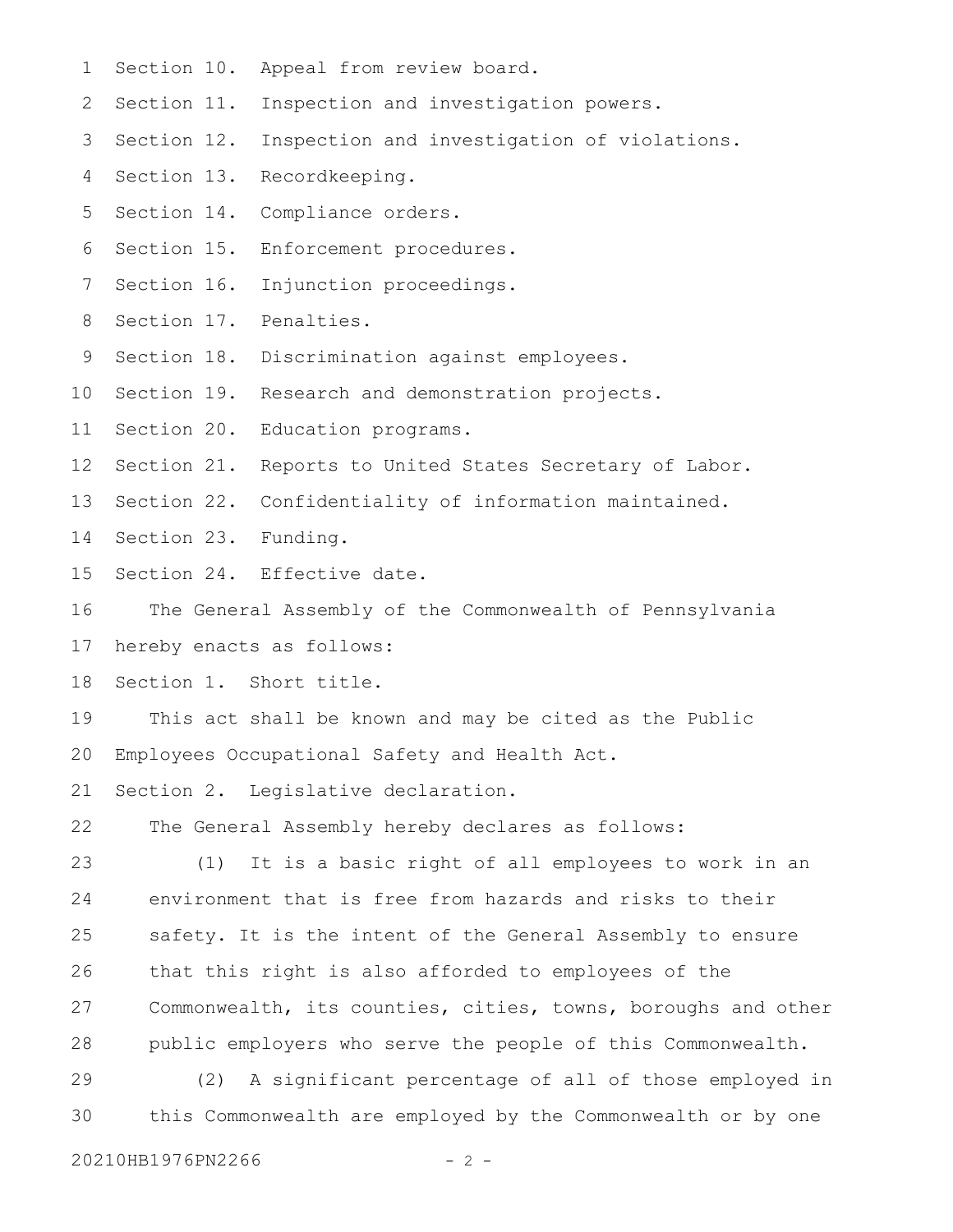of its political subdivisions. Many of these public employees perform job functions comparable to those performed by workers in the private sector who are protected by the Occupational Safety and Health Act of 1970. The General Assembly, therefore, finds it inappropriate to continue two standards for employee safety, one applicable to those who work in the private sector and one for those who are employed by a public employer. 1 2 3 4 5 6 7 8

(3) The General Assembly has further determined that a safe place in which to work is economically advantageous to employers. Work-related accidents and injuries and the absences caused thereby decrease employee productivity and increase workers' compensation costs. In addition, unsafe premises increase the risk of financial liability for injuries to members of the public who frequent public buildings. 9 10 11 12 13 14 15 16

(4) The General Assembly, in an exercise of the Commonwealth's police power, charges the secretary with the responsibility to ensure that all public employees are afforded the same safeguards in their workplace as are granted to employees in the private sector. 17 18 19 20 21

Section 3. Definitions. 22

The following words and phrases when used in this act shall have the meanings given to them in this section unless the context clearly indicates otherwise: 23 24 25

"Authorized employee representative." An employee authorized by employees or the designated representative of an employee organization recognized or certified to represent the employees. "Employee organization." An organization of any kind, or any agency or employee representation committee or plan in which 26 27 28 29 30

20210HB1976PN2266 - 3 -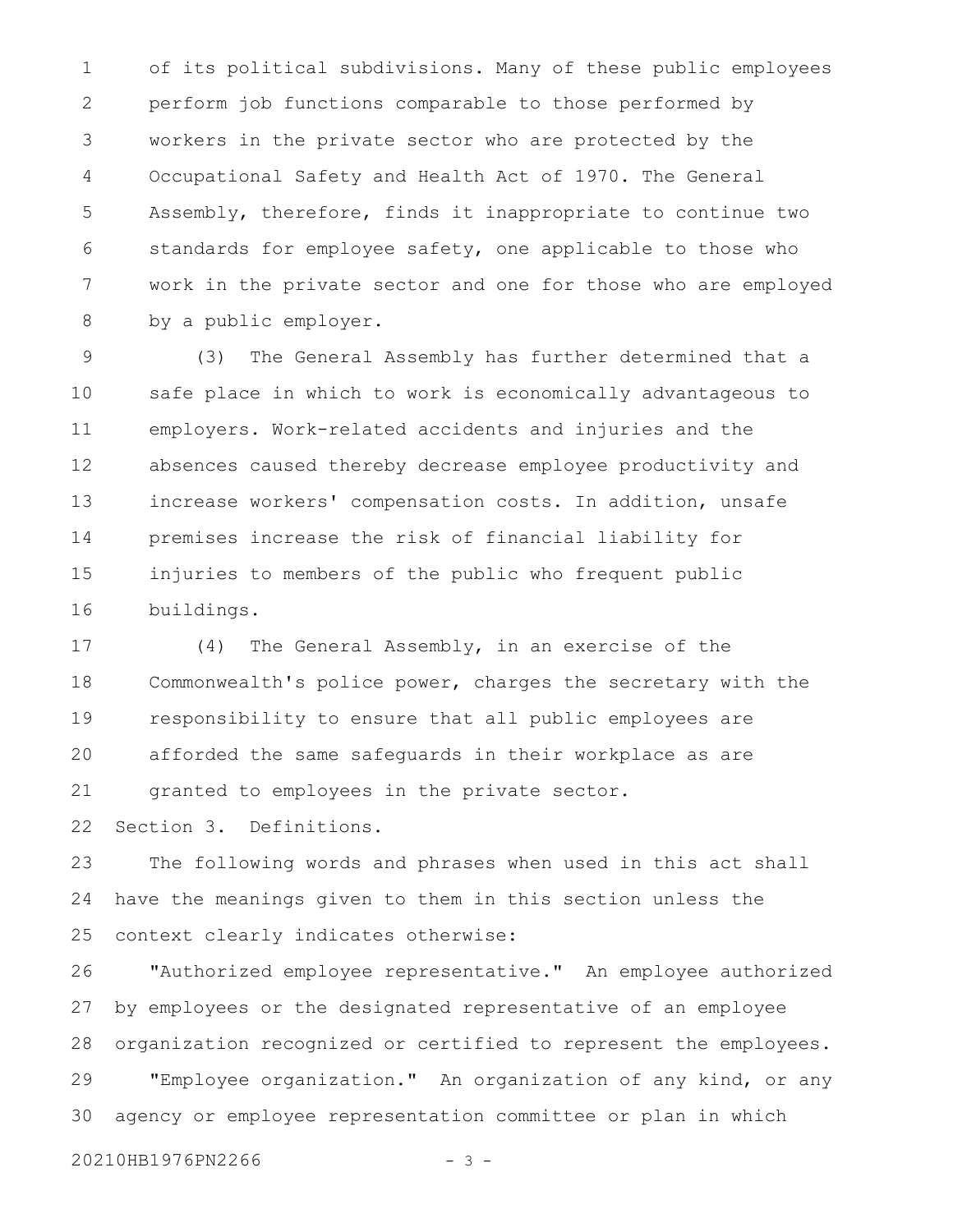membership includes public employees, and which exists for the purpose, in whole or in part, of dealing with employers concerning grievances, employee-employer disputes, wages, rates of pay, hours of employment or conditions of work. The term does not include an organization that practices discrimination in membership because of race, color, creed, national origin or political affiliation. 1 2 3 4 5 6 7

"Occupational Safety and Health Act of 1970" or "OSHA." The Occupational Safety and Health Act of 1970 (Public Law 91-596, 29 U.S.C. § 651 et seq.). 8 9 10

"Occupational safety and health standard." A standard that requires conditions, or the adoption or use of one or more practices, means, methods, operations or processes, reasonably necessary or appropriate to provide safe or healthful employment in places of employment. 11 12 13 14 15

"Person." An individual, partnership, association, corporation, business trust, legal representative or an organized group of any of them. 16 17 18

"Public employee" or "employee." An individual employed by a public employer. 19 20

"Public employer" or "employer." The Commonwealth, any of its political subdivisions, including a school district and any office, board, commission, agency, authority, local transportation organization or other instrumentality thereof and any nonprofit organization or institution and any charitable, religious, scientific, literary, recreational, health, educational or welfare institution receiving grants or appropriations from Federal, State or local government. The term does not include an employer covered or presently subject to coverage under the Occupational Safety and Health Act of 1970. 21 22 23 24 25 26 27 28 29 30

20210HB1976PN2266 - 4 -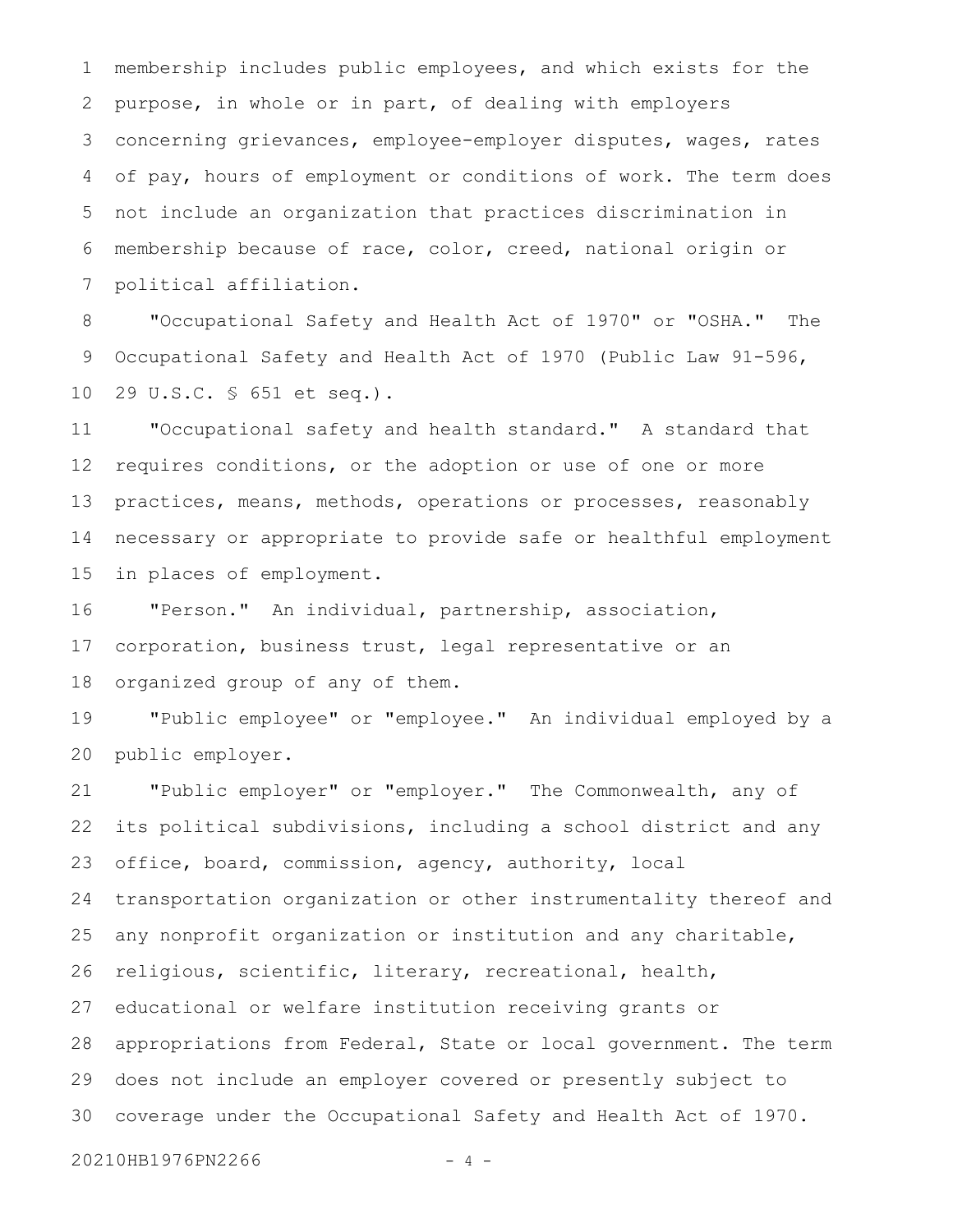"Review board." The Pennsylvania Occupational Safety and Health Review Board established under this act. 1 2

"Secretary." The Secretary of Labor and Industry of the Commonwealth or a designated agent. 3 4

Section 4. Application. 5

(a) General rule.--Any occupational safety or health standards promulgated under the provisions of this act shall apply to all public employers and public employees, and the secretary shall have authority to enforce the standards in accordance with the provisions of this act. 6 7 8 9 10

(b) Statutory and common law rights preserved.--Nothing in this act may be construed to supersede or in any manner affect any workers' compensation law or to enlarge, diminish or affect in any manner common law or statutory rights, duties or liabilities of employers or employees under any law with respect to injuries, diseases or death of employees arising out of and in the course of employment. 11 12 13 14 15 16 17

(c) Employees not covered by Federal standard.-- Notwithstanding any other provision in this act, an occupational safety or health standard promulgated under this act shall apply only to employees not covered by a Federal occupational safety or health standard promulgated under section 6 of the Occupational Safety and Health Act of 1970 or amendments thereto. 18 19 20 21 22 23 24

Section 5. Employer duties. 25

(a) General rule.--An employer shall furnish to each of its employees employment and a place of employment free from recognized hazards that are causing or are likely to cause death or serious physical harm and which will provide reasonable and adequate protection to the lives, safety or health of its 26 27 28 29 30

20210HB1976PN2266 - 5 -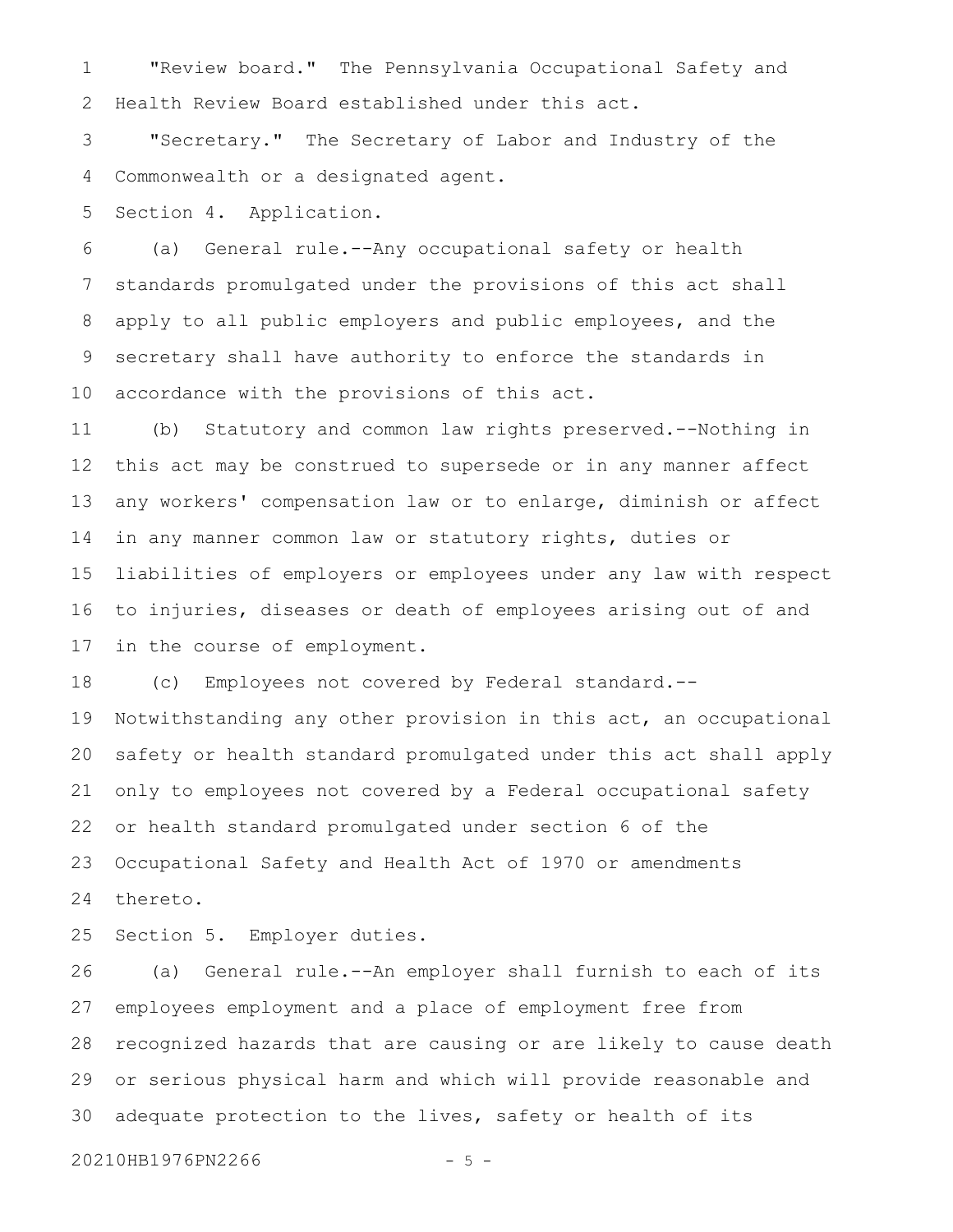employees. 1

(b) Compliance with act.--An employer shall comply with the occupational safety and health standards promulgated under this act. 2 3 4

(c) Written statement of substances.--An employer shall, upon the written request of an employee, furnish the employee with a written statement listing the substances that the employee uses or with which the employee comes into contact that have been identified as toxic or hazardous by occupational safety and health standards under 29 CFR Pt. 1910 Subpt. H (relating to hazardous materials) or pursuant to the act of February 14, 2008 (P.L.6, No.3), known as the Right-to-Know Law, or both. 5 6 7 8 9 10 11 12 13

(d) Law compliance with regulations and orders.--An employee and employer shall comply with occupational safety and health standards and all rules, regulations and orders issued pursuant to this act that are applicable to their own actions and conduct. 14 15 16 17 18

(e) State plan for standards.--The Commonwealth shall promulgate a plan for the development and enforcement of occupational safety and health standards with respect only to public employers and employees, in accordance with section 18(b) of the Occupational Safety and Health Act of 1970. 19 20 21 22 23

Section 6. Regulations. 24

The secretary may promulgate regulations to administer and enforce this act and shall: 25 26

(1) Provide for the preparation, adoption, amendment or repeal of regulations governing the conditions of employment of general and special application in all workplaces. 27 28 29

(2) Provide a method of encouraging employers and 30

20210HB1976PN2266 - 6 -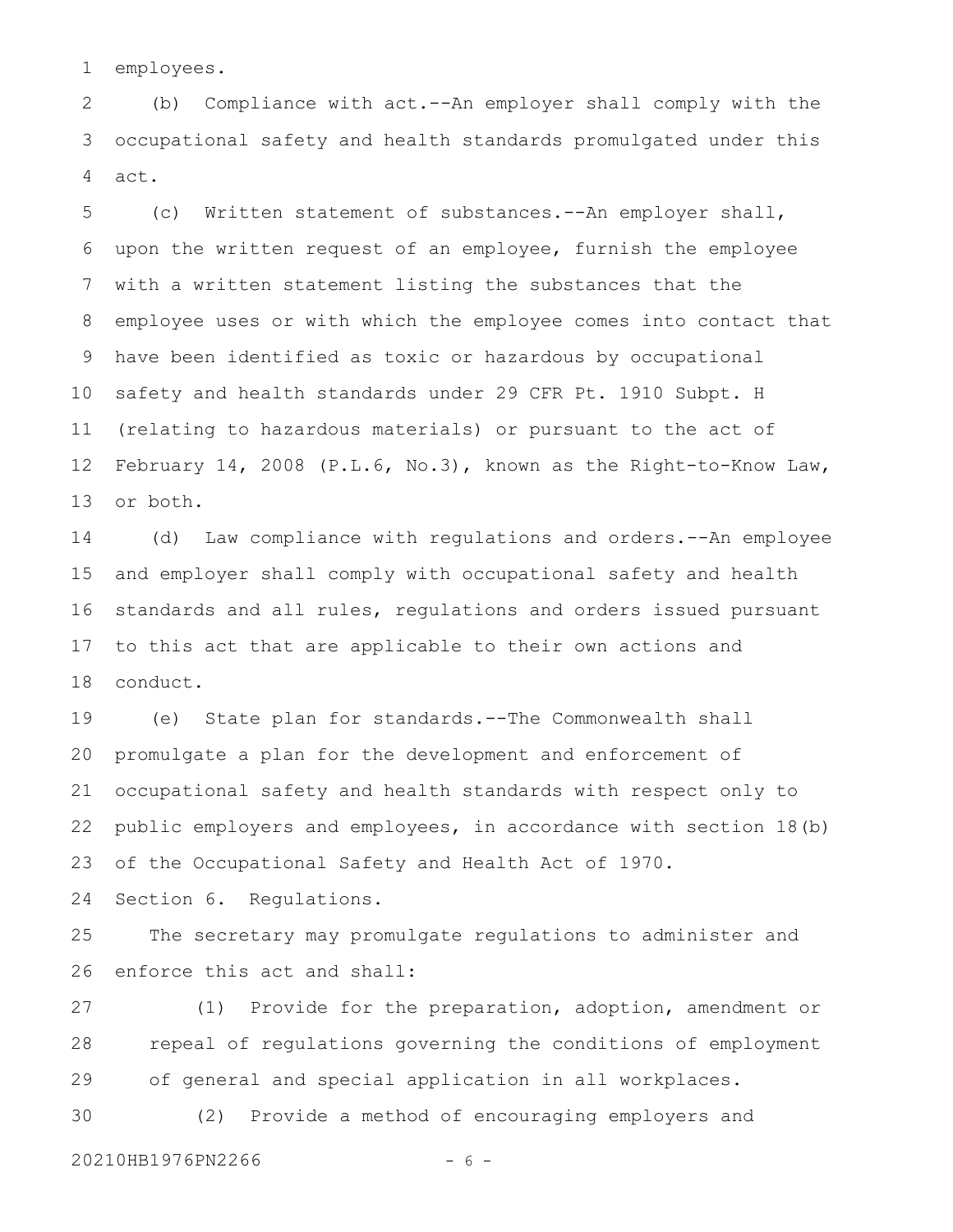employees in their efforts to reduce the number of safety and health hazards arising from undesirable or inappropriate working conditions at the workplace, and of stimulating employers and employees to institute new programs and to perfect existing programs for providing safe and healthful working conditions. 1 2 3 4 5 6

(3) Provide for appropriate reporting procedures by employers with respect to information relating to conditions of employment that will assist in achieving the objectives of this act. 7 8 9 10

(4) Provide for the frequency, method and manner of making inspections of workplaces without advance notice, provided that in the event of an emergency or unusual situation, the secretary may give advance notice. 11 12 13 14

(5) Provide for the publication and dissemination to employers, employees and labor organizations and the posting, where appropriate, by employers of informational, educational or training materials designed to aid and assist in achieving the objectives of this act. 15 16 17 18 19

(6) Provide for the establishment of new programs and the perfection and expansion of existing programs for occupational safety and health education for employers and employees and institute methods and procedures for the establishment of a program for voluntary compliance by employers and employees with the requirements of this act and all applicable occupational safety and health standards and regulations promulgated under this act. 20 21 22 23 24 25 26 27

Section 7. Standards. 28

(a) General rule.--The secretary shall, by regulation, adopt all occupational safety and health standards, amendments or 29 30

20210HB1976PN2266 - 7 -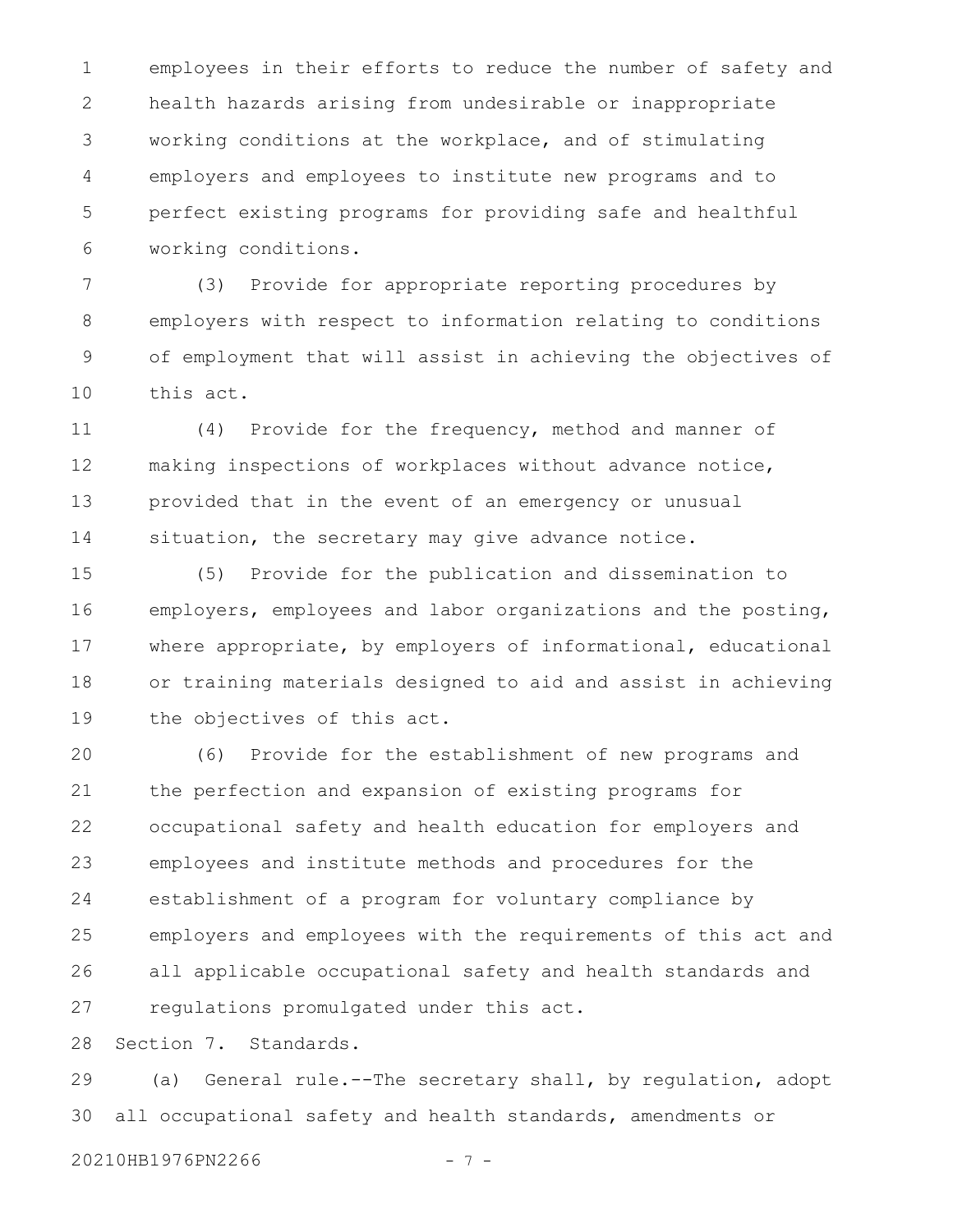changes adopted or recognized by the United States Secretary of Labor under the authority of the Occupational Safety and Health Act of 1970 in order to provide reasonable and adequate protection of the lives, safety and health of public employees. Subject to subsection (b), the secretary shall promulgate and repeal such regulations as may be necessary to conform to the standards established pursuant to the Occupational Safety and Health Act of 1970. Where no Federal standards are applicable, the secretary shall provide for the development of such State standards as may be necessary in special circumstances. (b) Interstate commerce.--The secretary may not adopt 1 2 3 4 5 6 7 8 9 10 11

standards for products distributed or used in interstate commerce that are different from Federal standards for the products unless the standards are required by compelling local conditions and do not unduly burden interstate commerce. 12 13 14 15

(c) Challenge to standard or regulation.--A person who may be adversely affected by a standard or regulation issued under this act may challenge the validity or application of the standard or regulation by bringing an action for declaratory judgment. 16 17 18 19 20

Section 8. Variances. 21

(a) Variance procedure.-- 22

(1) A public employer may apply to the secretary for a temporary order granting a variance from a standard or any provision of a standard promulgated under this act. A temporary order shall be granted only if the employer files an application that meets the requirements of subsection (b) and establishes all of the following: 23 24 25 26 27 28

(i) The employer is unable to comply with a standard by its effective date because of unavailability of 29 30

20210HB1976PN2266 - 8 -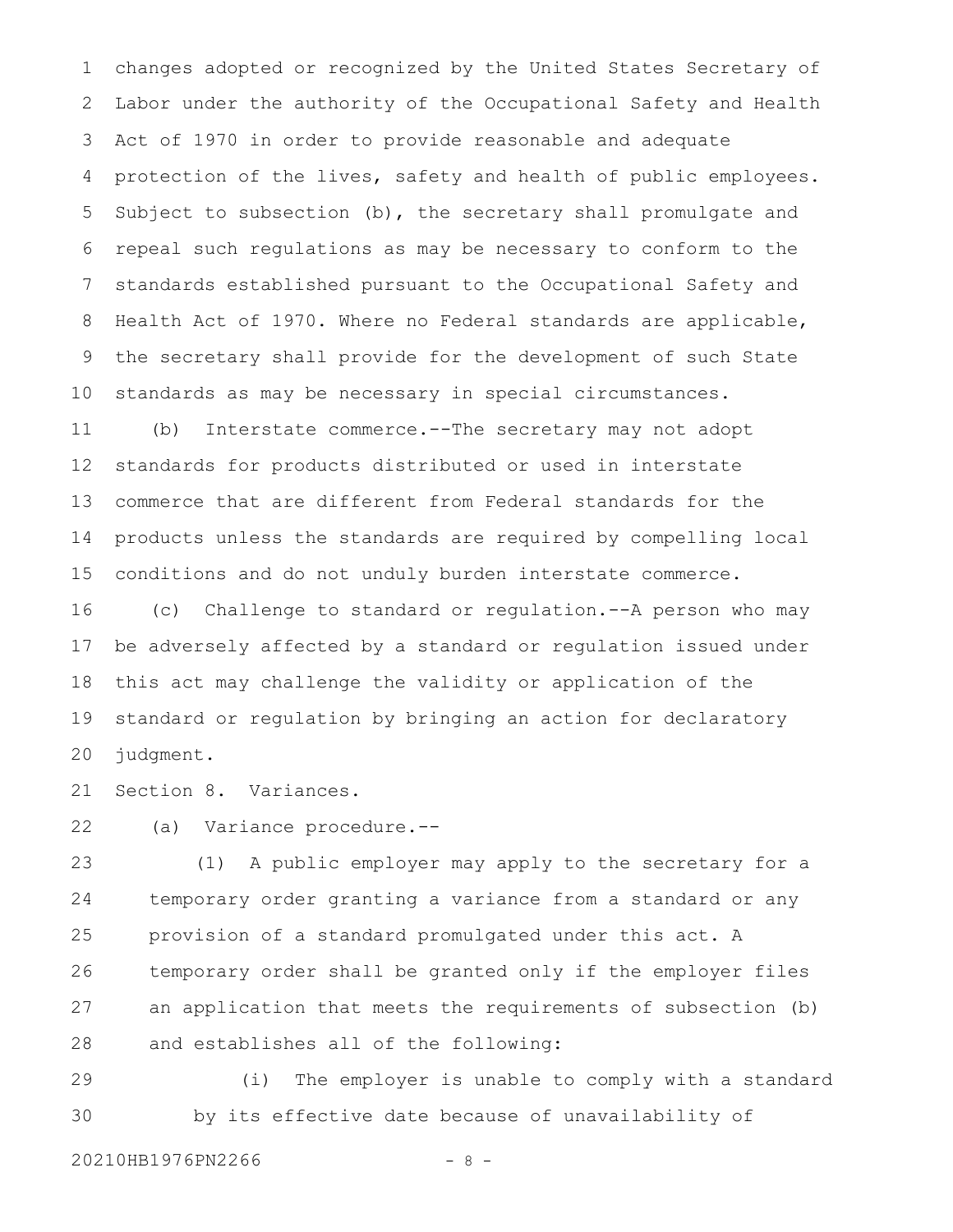professional or technical personnel or of materials and equipment needed to come into compliance with the standard or because necessary construction or alteration of facilities cannot be completed by the effective date. 1 2 3 4

(ii) The employer is taking all available steps to safeguard employees against the hazards covered by the standard. 5 6 7

(iii) The employer has an effective program for coming into compliance with the standard as quickly as practicable. 8 9 10

(2) (i) A temporary order issued under this section shall prescribe the practices, means, methods, operations and processes that the employer must adopt and use while the order is in effect and state in detail the employer's program for coming into compliance with the standard. 11 12 13 14 15

(ii) A temporary order may be granted only after notice to employees and an opportunity for a hearing, provided that the secretary may issue one interim order to be effective until a decision is made on the basis of a hearing. 16 17 18 19 20

(iii) A temporary order may not be in effect for longer than the period needed by the employer to achieve compliance with the standard or one year, whichever is shorter, except that an order may be renewed not more than twice so long as the requirements of this section are met and an application for renewal is filed at least 90 days prior to the expiration date of the order. 21 22 23 24 25 26 27

(iv) An interim renewal of an order shall not remain in effect longer than 180 days. 28 29

(b) Contents of application for variance.--An application 30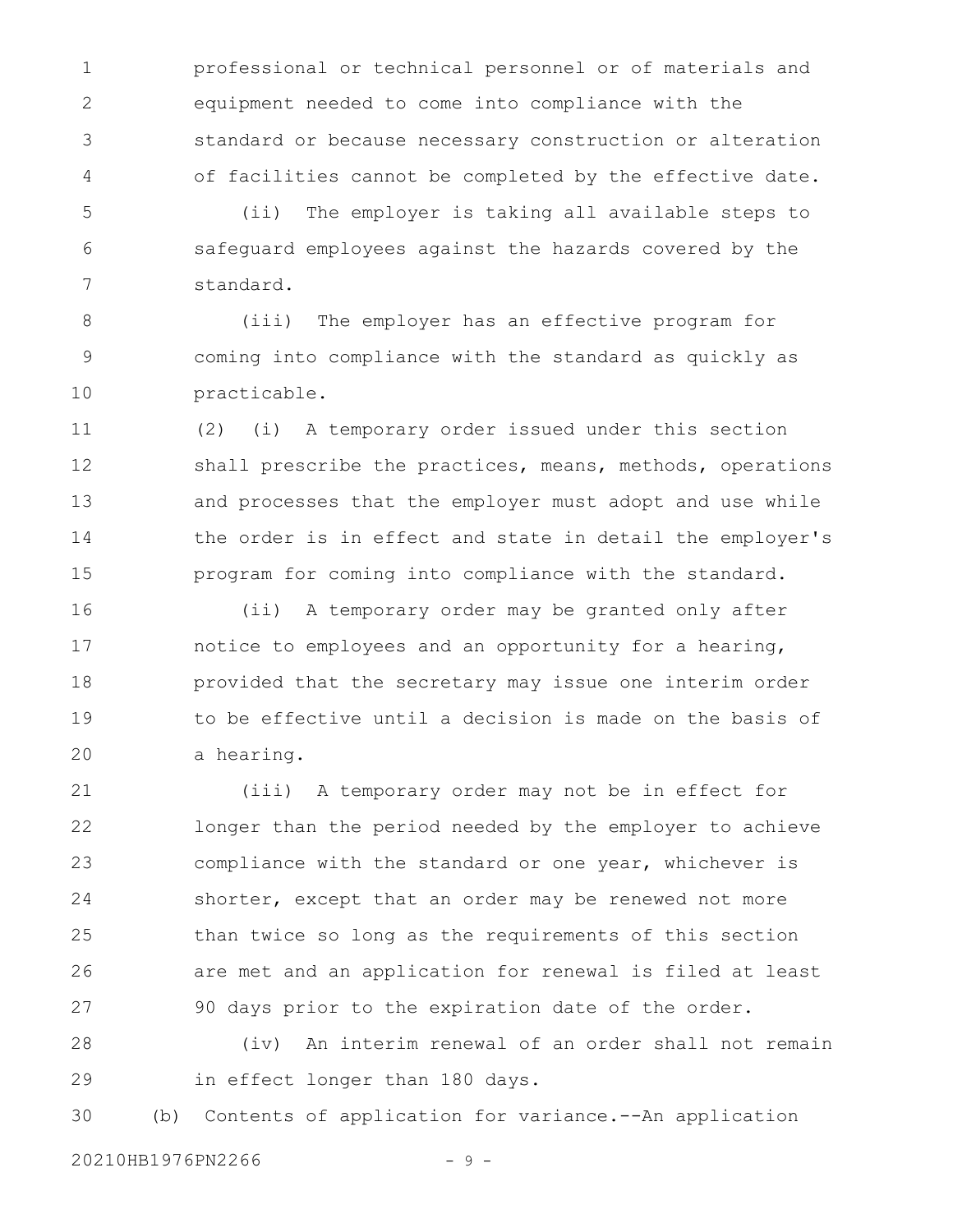for a temporary variance order shall contain all of the following: 1 2

(1) A specification of the standard or portion of the standard from which the employer or owner seeks a variance. 3 4

(2) A representation by the employer, supported by representations from qualified persons who have firsthand knowledge of the facts represented, that the employer is unable to comply with the standard or portion of the standard and a detailed statement of the reasons therefor. 5 6 7 8 9

(3) A statement of the steps the employer has taken and will take, with specific dates, to protect employees against the hazard covered by the standard. 10 11 12

(4) A statement of when the employer expects to be able to comply with the standard and what steps the employer has taken and will take, with dates specified, to come into compliance with the standard. 13 14 15 16

(5) A certification that the employer has informed its employees of the application by giving a copy of the application to the authorized employee representative, posting a statement giving a summary of the application and specifying where a copy may be examined at the place or places where notices to employees are normally posted, and by other appropriate means. A description of how employees have been informed shall be contained in the certification. The information to employees shall also inform them of their right to petition the secretary for a hearing. 17 18 19 20 21 22 23 24 25 26

(c) Variance for experimental program.--The secretary may grant a variance from any standard or portion of the standard whenever the secretary determines that a variance is necessary to permit an employer to participate in an experimental program 27 28 29 30

```
20210HB1976PN2266 - 10 -
```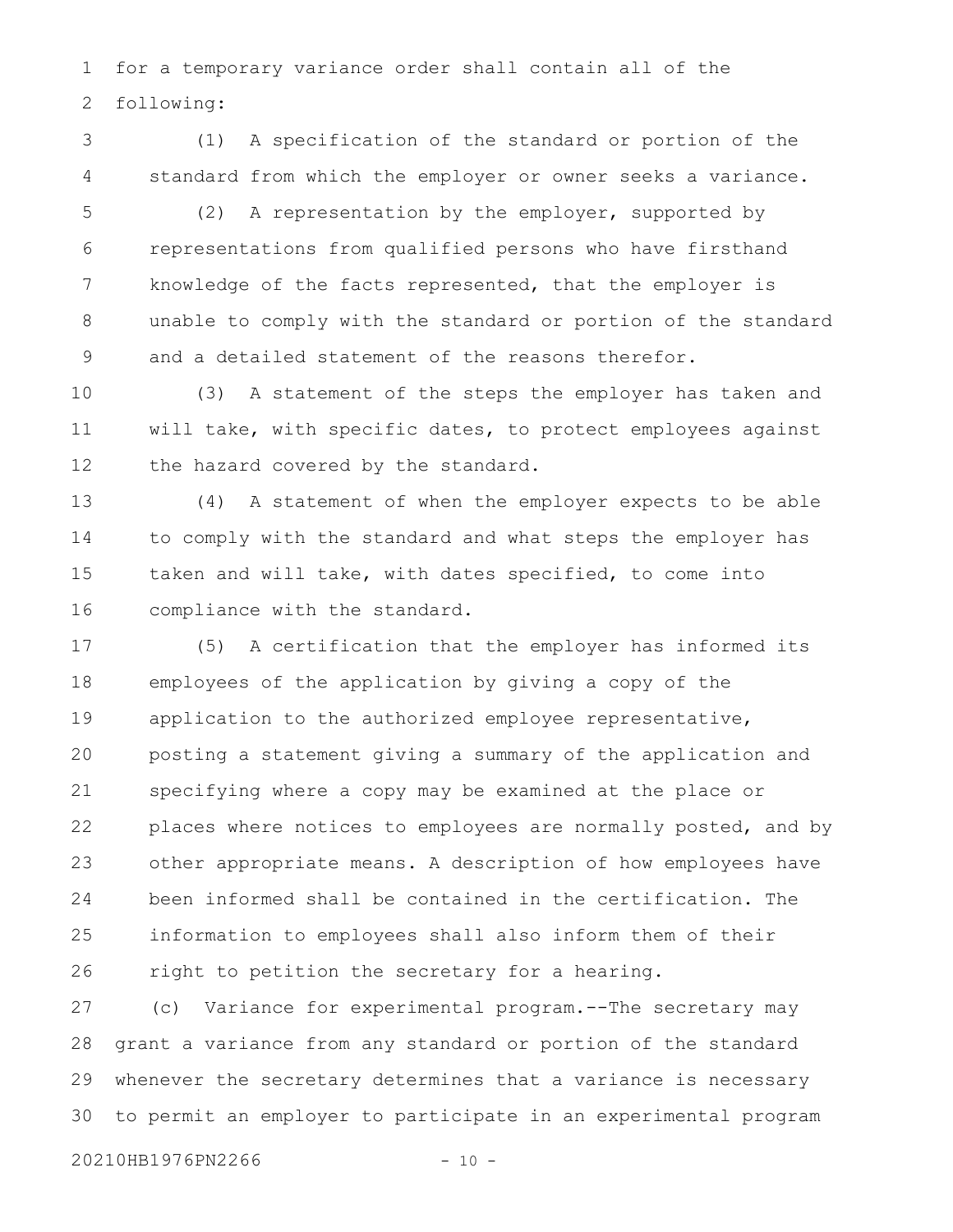approved by the secretary, which is designed to demonstrate or validate new and improved techniques to safeguard the health or safety of workers. 1 2 3

(d) Hearing and order.-- 4

(1) An affected employer may apply to the secretary for a rule or order for a variance from a standard promulgated under this act. Affected employees shall be given notice of each such application and an opportunity to participate in a hearing. 5 6 7 8 9

(2) The secretary shall issue a rule or order if the secretary determines on the record, after opportunity for an inspection where appropriate and a hearing, that the proponent of the variance has demonstrated by a preponderance of the evidence that the conditions, practices, means, methods, operations or processes used or proposed to be used by an employer will provide employment and places of employment that are as safe and healthful as those that would prevail if the employer complied with the standard. The rule or order shall prescribe the conditions the employer must maintain and the practices, means, methods, operations and processes that the employer must adopt and utilize to the extent they differ from the standard in question. 10 11 12 13 14 15 16 17 18 19 20 21 22

(3) A rule or order may be modified or revoked upon application by an employer, employee or authorized employee representative, or by the secretary on the secretary's own motion, in the manner prescribed for its issuance under this section at any time after six months from the date it was entered. 23 24 25 26 27 28

(e) Challenge to standard or regulation.--A person who may be adversely affected by a standard or regulation issued under 29 30

20210HB1976PN2266 - 11 -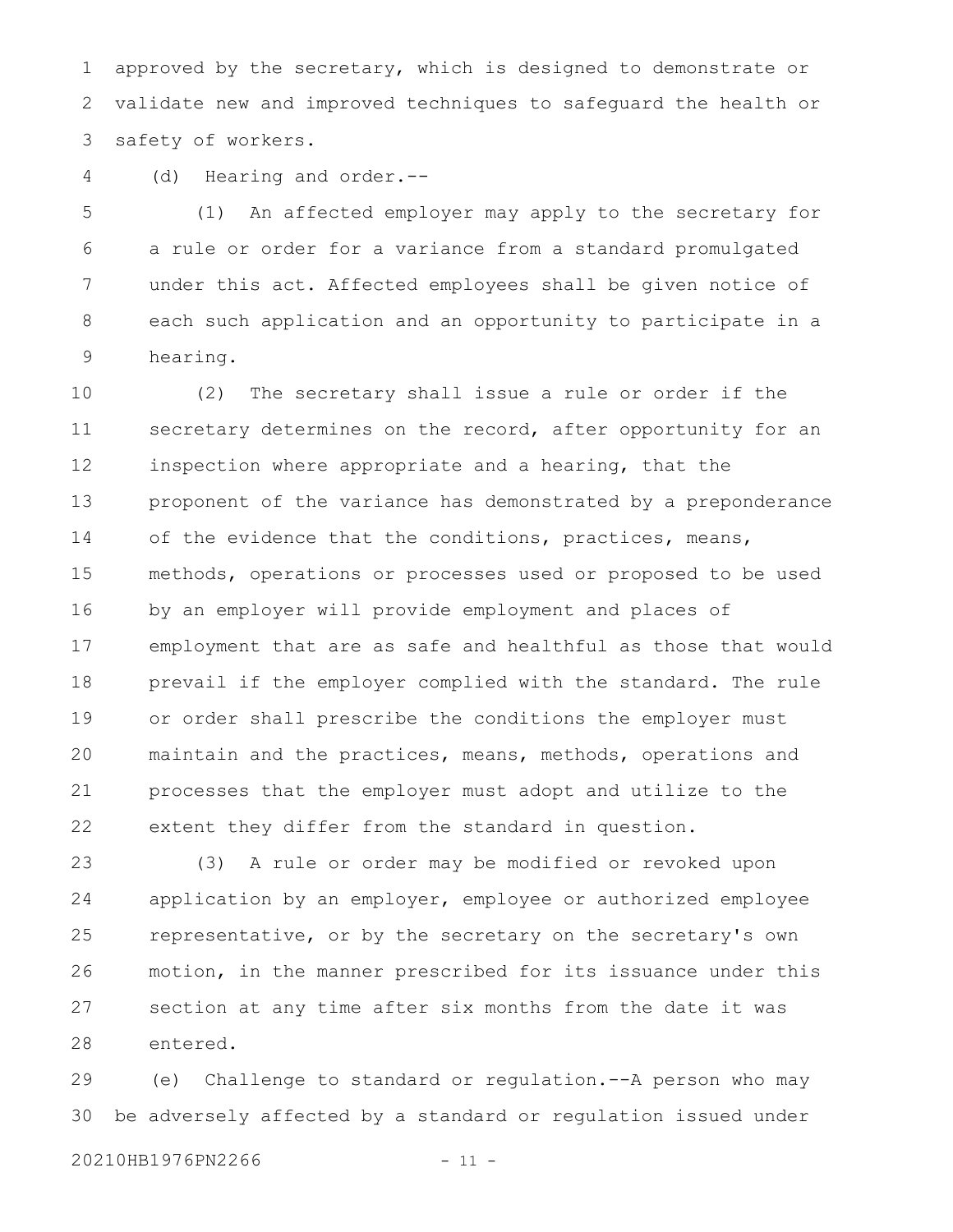this act may challenge the validity or applicability of the standard or regulation by bringing an action for declaratory judgment. 1 2 3

Section 9. Pennsylvania Occupational Safety and Health Review Board. 4 5

(a) Establishment.--The Pennsylvania Occupational Safety and Health Review Board is established to have and exercise the powers and duties provided by the provisions of this act. The review board shall consist of five persons appointed by the Governor from among persons who, by reason of training, education or experience, are qualified to carry out the functions of the review board under this act. 6 7 8 9 10 11 12

(b) Terms of members.--Members shall serve terms of four years and until their successors are appointed. The Governor shall designate one of the members to serve as chairperson. (c) Power to hear appeals.--A member of the review board shall hear and rule on appeals from compliance orders, notifications and penalties issued under the provisions of this act. The secretary shall adopt and promulgate rules and regulations with respect to the procedures for review board hearings. 13 14 15 16 17 18 19 20 21

(d) Schedule for hearing appeals.--A review board member hearing an appeal or appeals under the provisions of this act shall be paid a per diem amount to be determined by the secretary. The members shall alternate the hearing of appeals according to a schedule adopted by the secretary. If a member is unable to hear an appeal, the next available member, in accordance with the schedule, shall hear the appeal. A member shall be selected to hear the appeal within 30 days after the date it was filed. 22 23 24 25 26 27 28 29 30

20210HB1976PN2266 - 12 -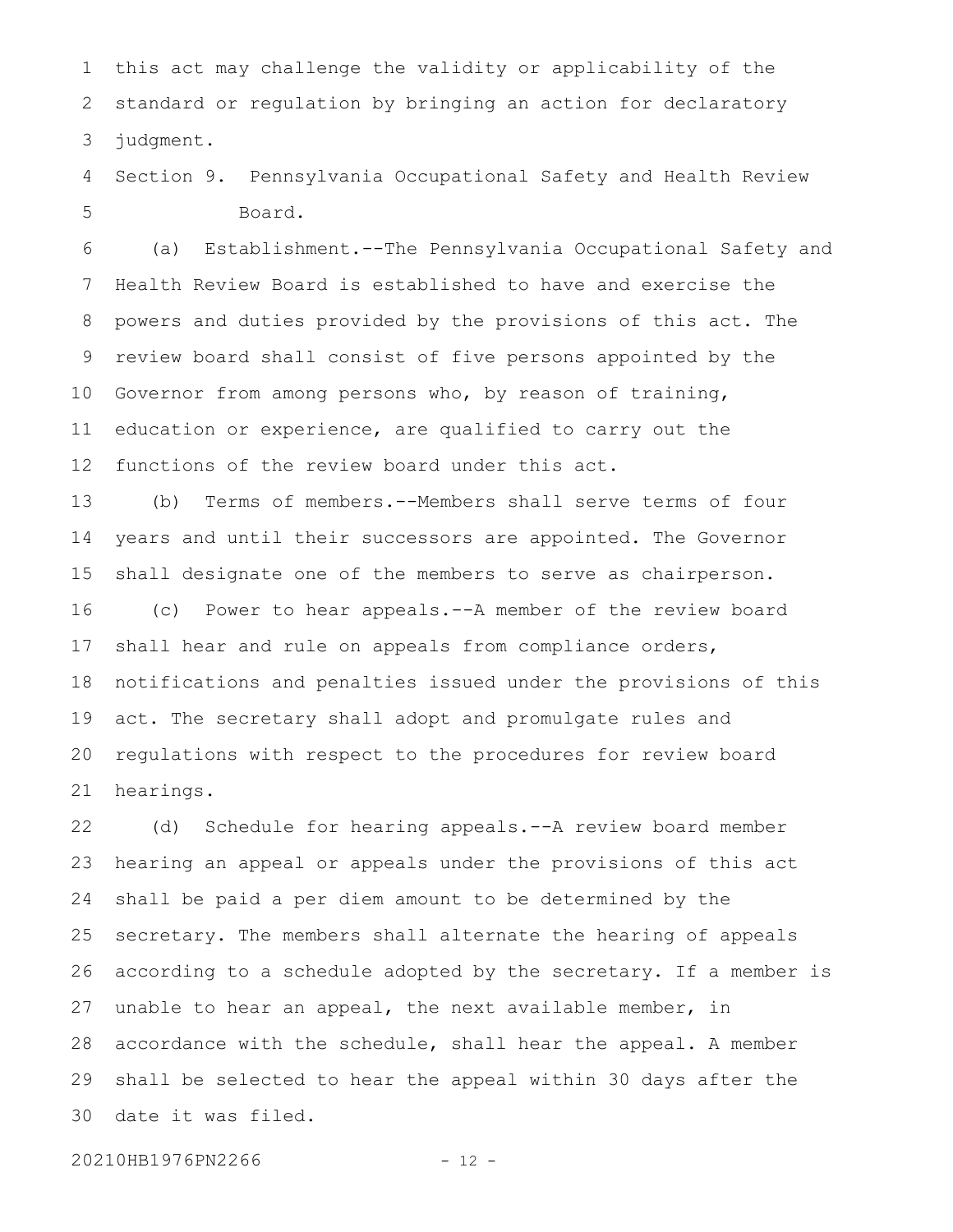(e) Necessary staff.--Any staff necessary for the purposes of conducting hearings under this act shall be provided by the Department of Labor and Industry. 1 2 3

(f) Subpoena power and oaths.--In the conduct of hearings, the review board member may subpoena and examine witnesses, require the production of evidence, administer oaths and take testimony and depositions. 4 5 6 7

(g) Ruling on appeal.--After hearing an appeal, the review board member may sustain, modify or dismiss a compliance order or penalty, provided that decision shall be issued within 120 days after the appeal was filed. 8 9 10 11

Section 10. Appeal from review board. 12

A person, including the secretary, adversely affected or aggrieved by an order of the review board, after all administrative remedies provided by this act have been exhausted, is entitled to judicial review. 13 14 15 16

Section 11. Inspection and investigation powers. 17

(a) Right to inspect.-- 18

(1) In order to carry out the purposes of this act, the secretary, upon presenting appropriate credentials to the employer, may: 19 20 21

(i) enter without advance notice and at reasonable times any workplace or environment where work is performed by an employee of an employer; 22 23 24

(ii) inspect and investigate, during regular working hours and at other reasonable times and in a reasonable manner, any place of employment under subparagraph (i) and all pertinent conditions, structures, machines, apparatus, devices, equipment and the materials therein; and 25 26 27 28 29 30

20210HB1976PN2266 - 13 -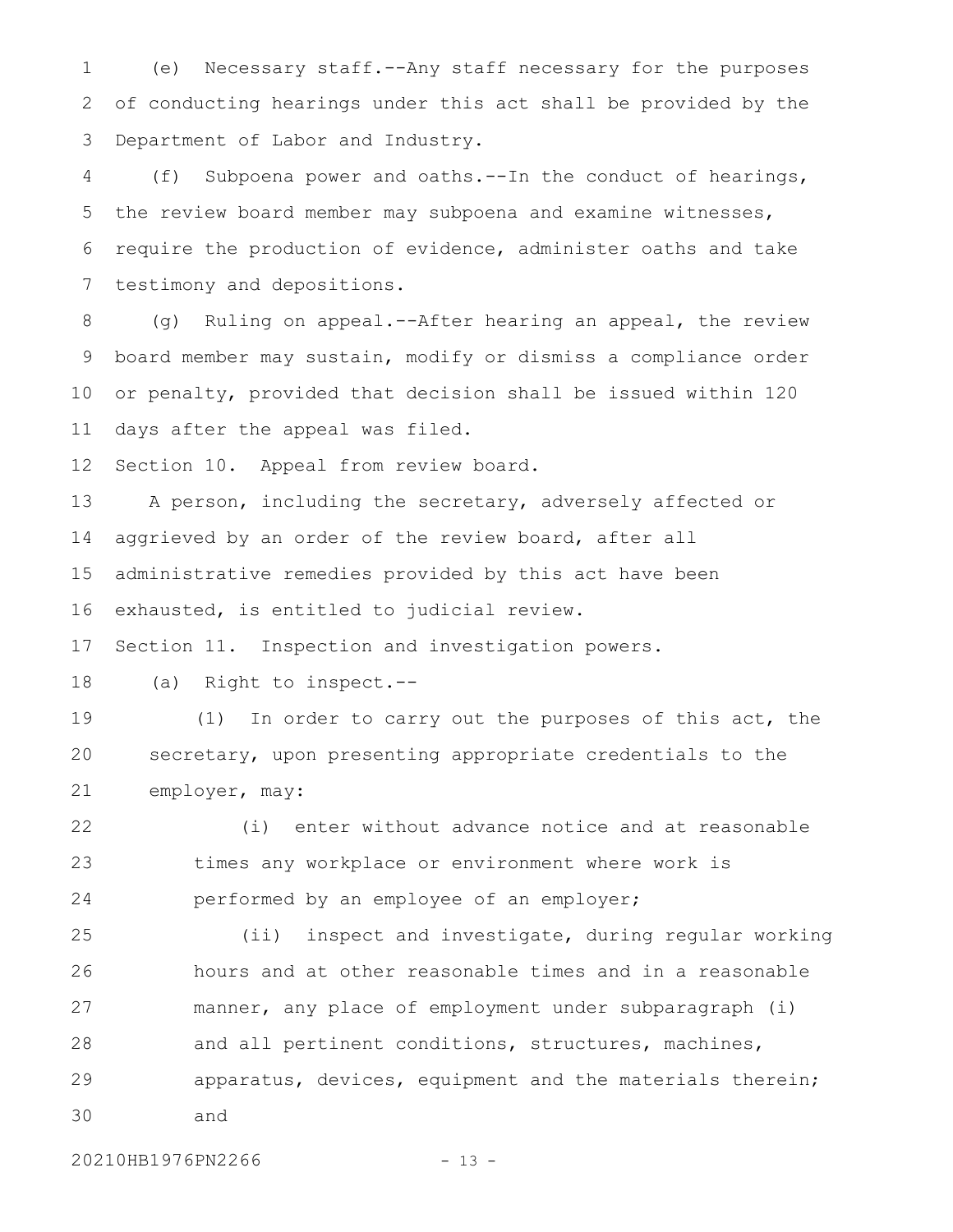(iii) question privately any employer or employee. (2) Whenever the secretary, proceeding pursuant to this section, is denied admission to any place of employment, the secretary may obtain a warrant to make an inspection or investigation of the place of employment from any judge of Commonwealth Court. 1 2 3 4 5 6

(b) Witnesses and evidences.-- 7

(1) In making inspections and investigations under this section, the secretary may require the attendance and testimony of witnesses and the production of evidence under oath. Witnesses shall be paid the same fees and mileage that are paid witnesses in the courts of this Commonwealth. 8 9 10 11 12

(2) In case of a failure or refusal of any person to obey an order, the court of common pleas for the judicial district wherein the person resides, is found or transacts business shall issue to the person an order requiring the person to appear to produce evidence if asked, and when so ordered, and to give testimony relating to the matter under investigation or in question. 13 14 15 16 17 18 19

(3) A failure to obey an order of the court may be punishable by the court as a contempt. 20 21

(c) Persons to accompany secretary or representative.-- 22

(1) Subject to regulations issued by the secretary, a representative of the employer and an authorized employee representative shall be given an opportunity to accompany the secretary during the physical inspection of any workplace for the purposes of aiding the inspection. Where there is no authorized employee representative, the secretary shall consult with a reasonable number of employees concerning matters of health and safety in the workplace. 23 24 25 26 27 28 29 30

20210HB1976PN2266 - 14 -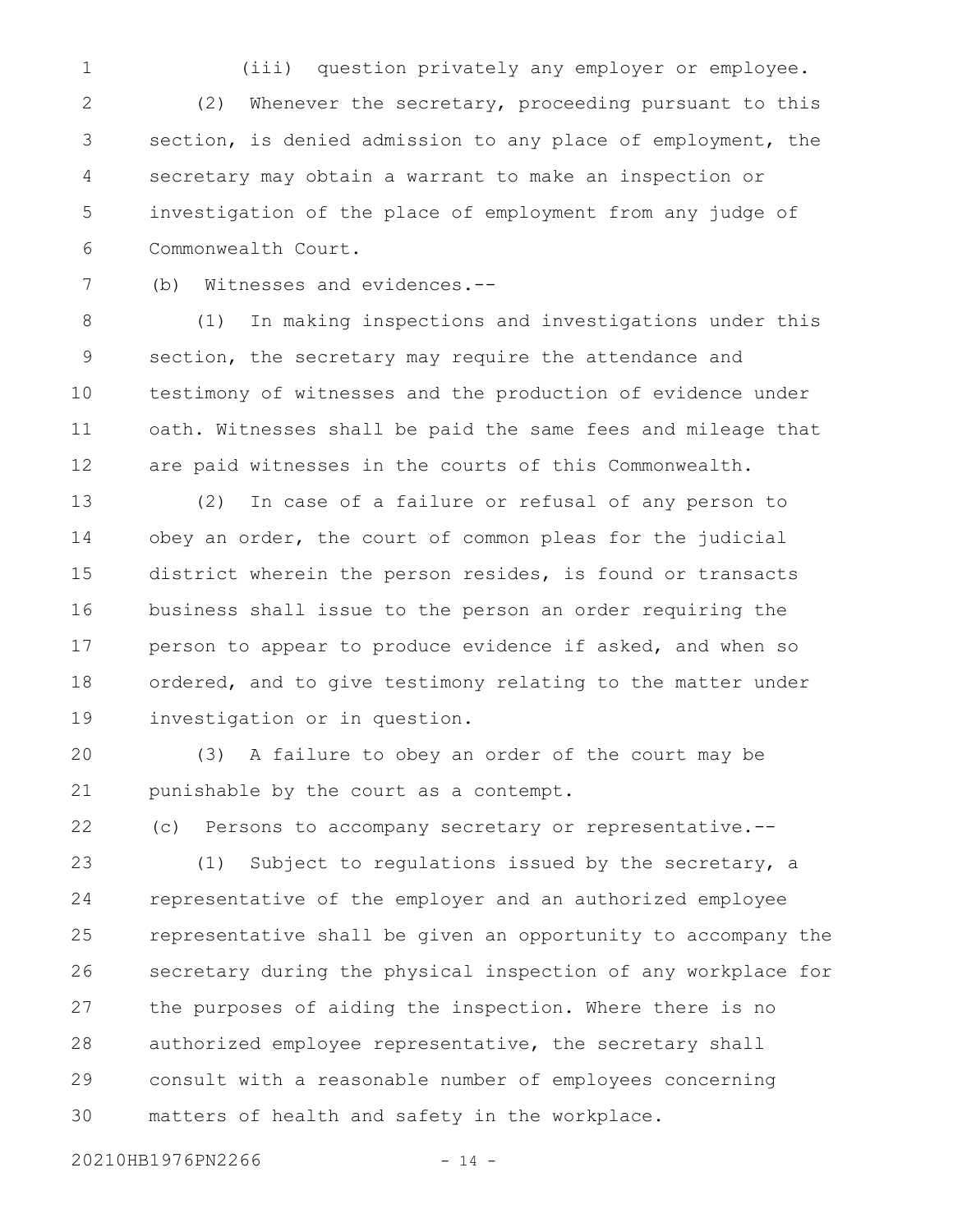(2) No employee who accompanies the secretary on an inspection may suffer any reduction in wages as a result thereof. 1 2 3

Section 12. Inspection and investigation of violations. 4

(a) Request for inspection.-- 5

(1) An employee or authorized employee representative who believes that a violation of an occupational safety or health standard exists or that an imminent danger exists may request an inspection by giving notice of a violation or danger to the secretary. 6 7 8 9 10

(2) The notice and request shall be in writing, shall set forth with reasonable particularity the grounds for the notice and shall be signed by an employee or authorized employee representative. 11 12 13 14

(3) A copy of the notice shall be provided by the secretary to the employer or its agent no later than the time of inspection, except that on the request of the person giving notice, the names of individual employees or the authorized employee representative shall be kept confidential. 15 16 17 18 19 20

(b) Action by secretary.-- 21

(1) Whenever the secretary receives a request for inspection and determines that there are reasonable grounds to believe that a violation or danger exists, the secretary shall make an inspection as soon as practicable to determine if a violation or danger exists. The inspection may be limited to the alleged violation or danger. 22 23 24 25 26 27

(2) If the secretary determines there are no reasonable grounds to believe that a violation or danger exists, the secretary shall notify the employer, employee or authorized 28 29 30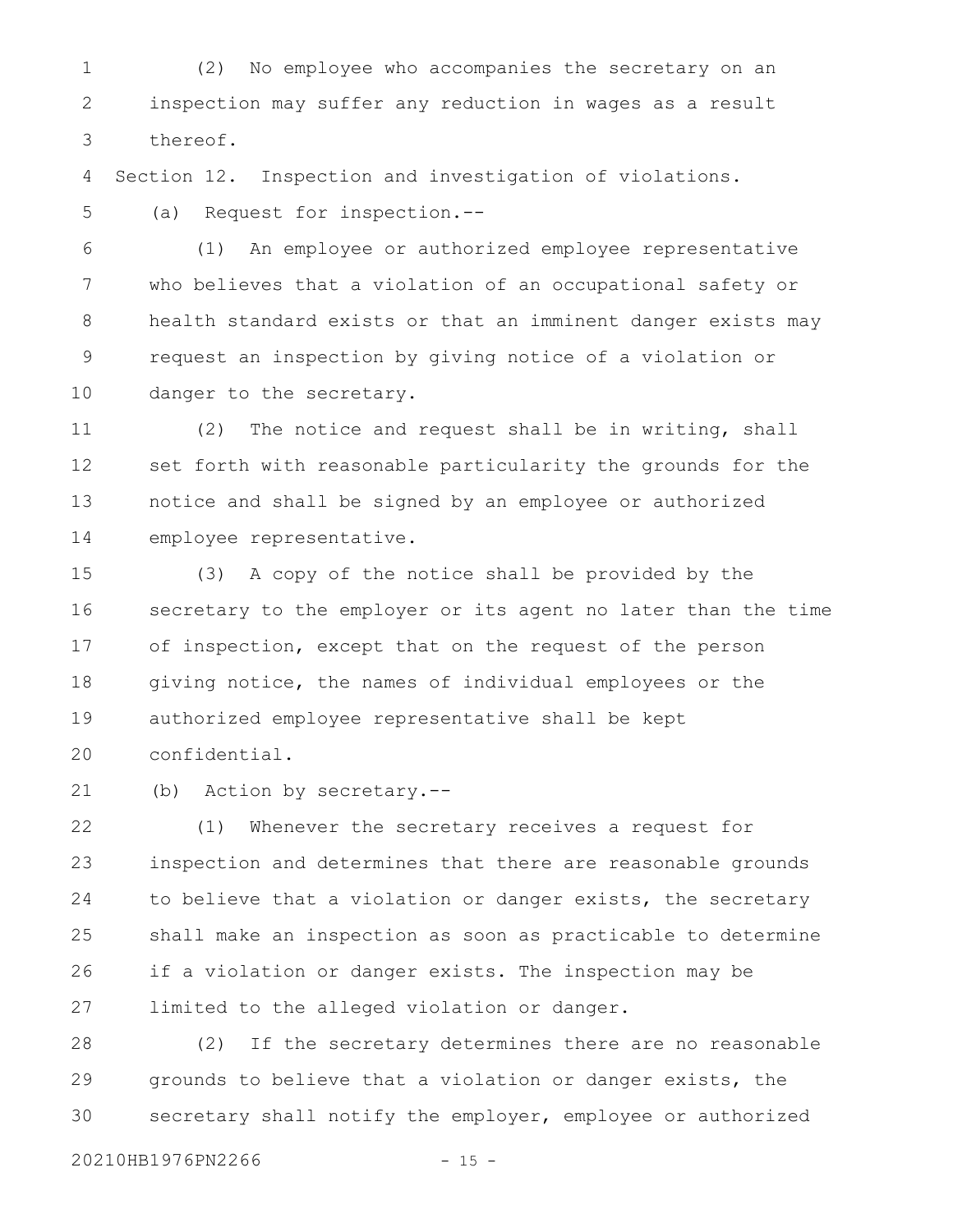employee representative in writing of the determination. Notification may not preclude future enforcement action if conditions change. 1 2 3

(c) Notice of violation during inspection.-- 4

(1) Prior to or during any inspection of a workplace, an employee or authorized employee representative employed in the workplace may notify in writing the secretary or any representative of the secretary responsible for conducting the inspection of any violation of this act that the person has reason to believe exists in the workplace. 5 6 7 8 9 10

(2) The secretary shall by regulation establish procedures for informal review of any refusal by a representative of the secretary to issue a citation with respect to any alleged violation and shall furnish a written statement to the employer and the employees or authorized employee representative requesting a review of the reasons for the secretary's final disposition of the case. Notification may not preclude future enforcement action if conditions change. 11 12 13 14 15 16 17 18 19

(d) Summary by secretary.--The secretary shall compile, analyze and publish in either summary or detailed form all reports or information obtained under this section. 20 21 22

(e) Rules and regulations.--The secretary shall prescribe such rules and regulations as the secretary may deem necessary to carry out the secretary's responsibilities under this act, including rules and regulations dealing with the inspection of an employer's or owner's establishment. 23 24 25 26 27

Section 13. Recordkeeping. 28

(a) Employer's duties prescribed by regulation.--In accordance with the secretary's regulations, an employer shall 29 30

20210HB1976PN2266 - 16 -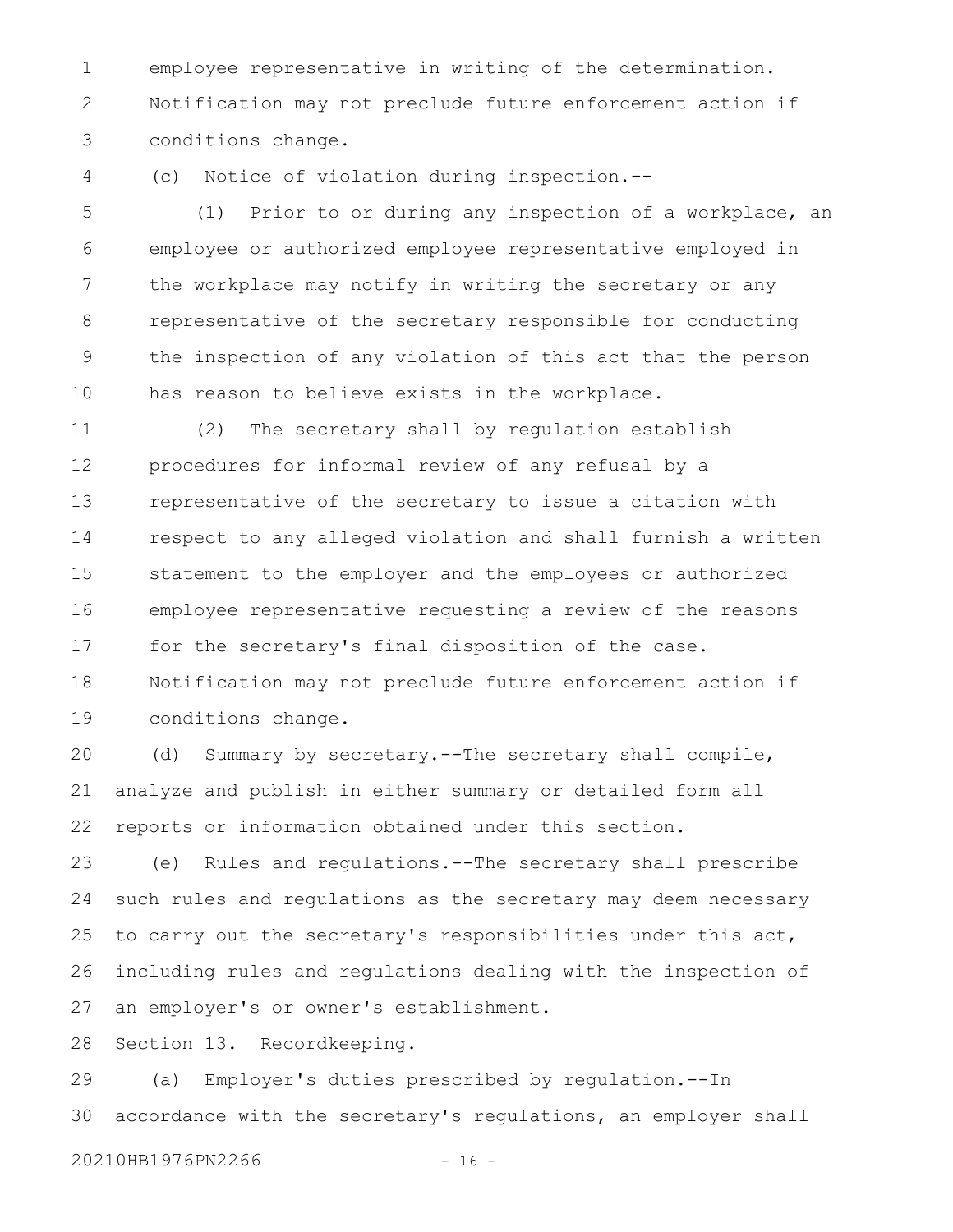make, keep and preserve and make available to the secretary such records regarding its activities relating to this act as the secretary deems necessary or appropriate for developing information regarding the causes and prevention of occupational accidents and illnesses. The regulations may include provisions requiring an employer to conduct periodic inspections. The secretary also shall issue regulations requiring that an employer, through posting of notices, training or other appropriate means, keep its employees informed of their protections and obligations under this act, including the provisions and regulations of this act. 1 2 3 4 5 6 7 8 9 10 11

(b) Records relating to death and injury.--The secretary shall prescribe regulations requiring an employer to maintain accurate records and to make public periodic reports of workrelated deaths, injuries and illnesses, other than minor injuries requiring only first aid treatment and not involving lost time from work, medical treatment, loss of consciousness, restriction of work or motion or transfer to another job. 12 13 14 15 16 17 18

(c) Exposure to toxic or harmful agents.--

(1) The secretary shall issue regulations requiring an employer to maintain accurate records of employee exposures to potentially toxic materials or harmful physical agents that are required to be monitored or measured under any occupational safety and health standard adopted under this act. The regulations shall provide employees or the authorized employee representative with an opportunity to observe monitoring or measuring and have access to the records. The regulations shall make appropriate provisions for each employee or former employee to have access to records that will indicate the employee's own exposure to 20 21 22 23 24 25 26 27 28 29 30

```
20210HB1976PN2266 - 17 -
```
19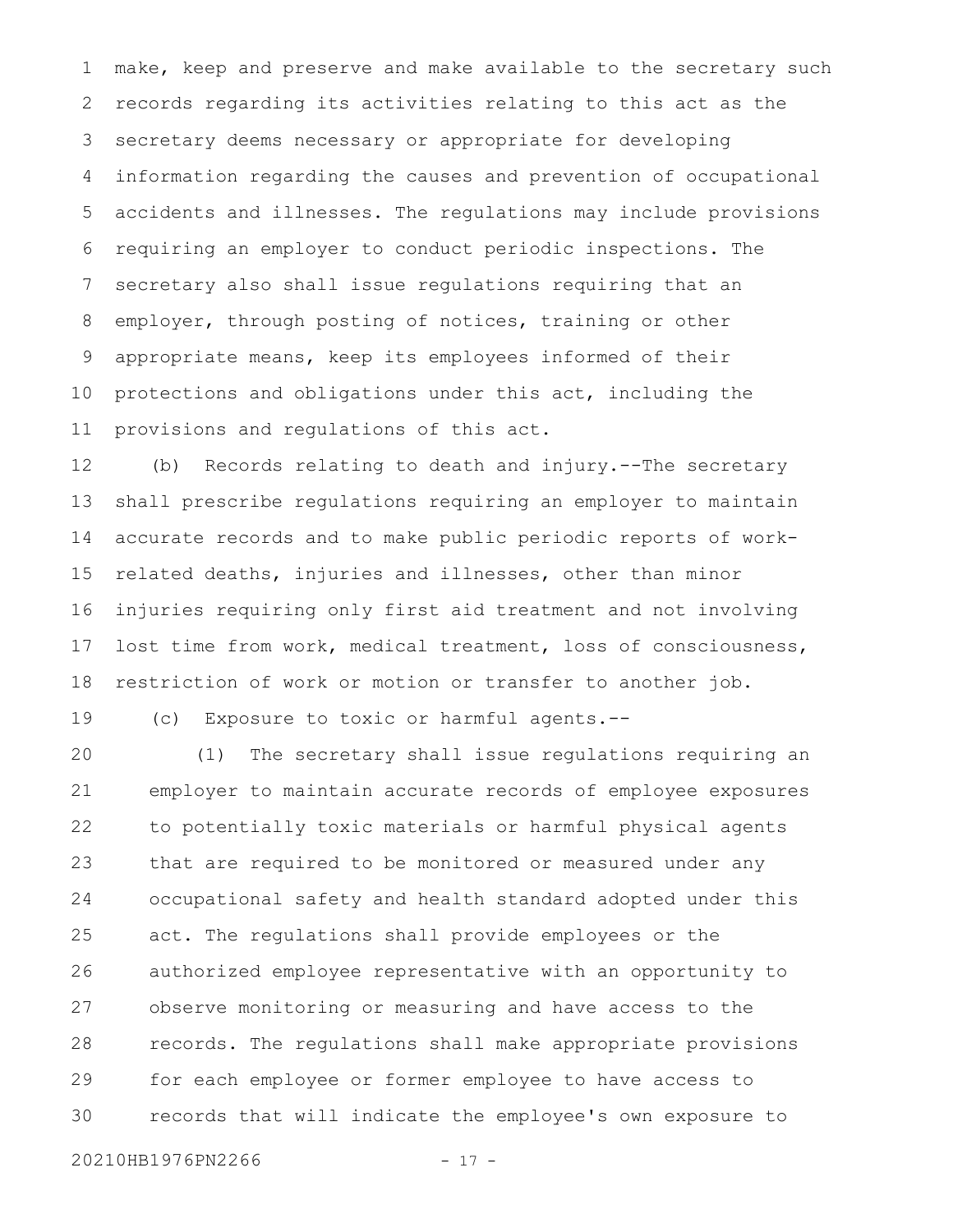toxic materials or harmful physical agents. 1

(2) An employer shall promptly notify any employee who has been or is being exposed to toxic materials or harmful physical agents in concentrations or at levels that exceed those prescribed by an occupational safety and health standard promulgated under this act and shall inform any employee who is being thus exposed of the corrective action being taken. 2 3 4 5 6 7 8

Section 14. Compliance orders. 9

(a) Issuance.--Whenever the secretary, upon inspection or investigation, determines that an employer has violated a provision of this act or an occupational safety or health standard or regulation promulgated under this act, the secretary shall with reasonable promptness issue a compliance order to the employer. Each compliance order shall be in writing and shall describe the nature of the violation, including a reference to the provisions of this act or the standard, regulation or order alleged to have been violated. The compliance order shall fix a reasonable time for the abatement of the violation. 10 11 12 13 14 15 16 17 18 19

(b) Posting of order.--Each compliance order issued under this section or a copy or copies of the order shall be prominently posted as prescribed in regulations issued by the secretary at or near each place a violation referred to in the compliance order occurred and at other locations within the workplace reasonably accessible to the employees. 20 21 22 23 24 25

Section 15. Enforcement procedures. 26

(a) Notice of order and penalty.-- 27

(1) If, after inspection or investigation, the secretary issues a compliance order under section 14, the secretary shall, within a reasonable time after the termination of the 28 29 30

20210HB1976PN2266 - 18 -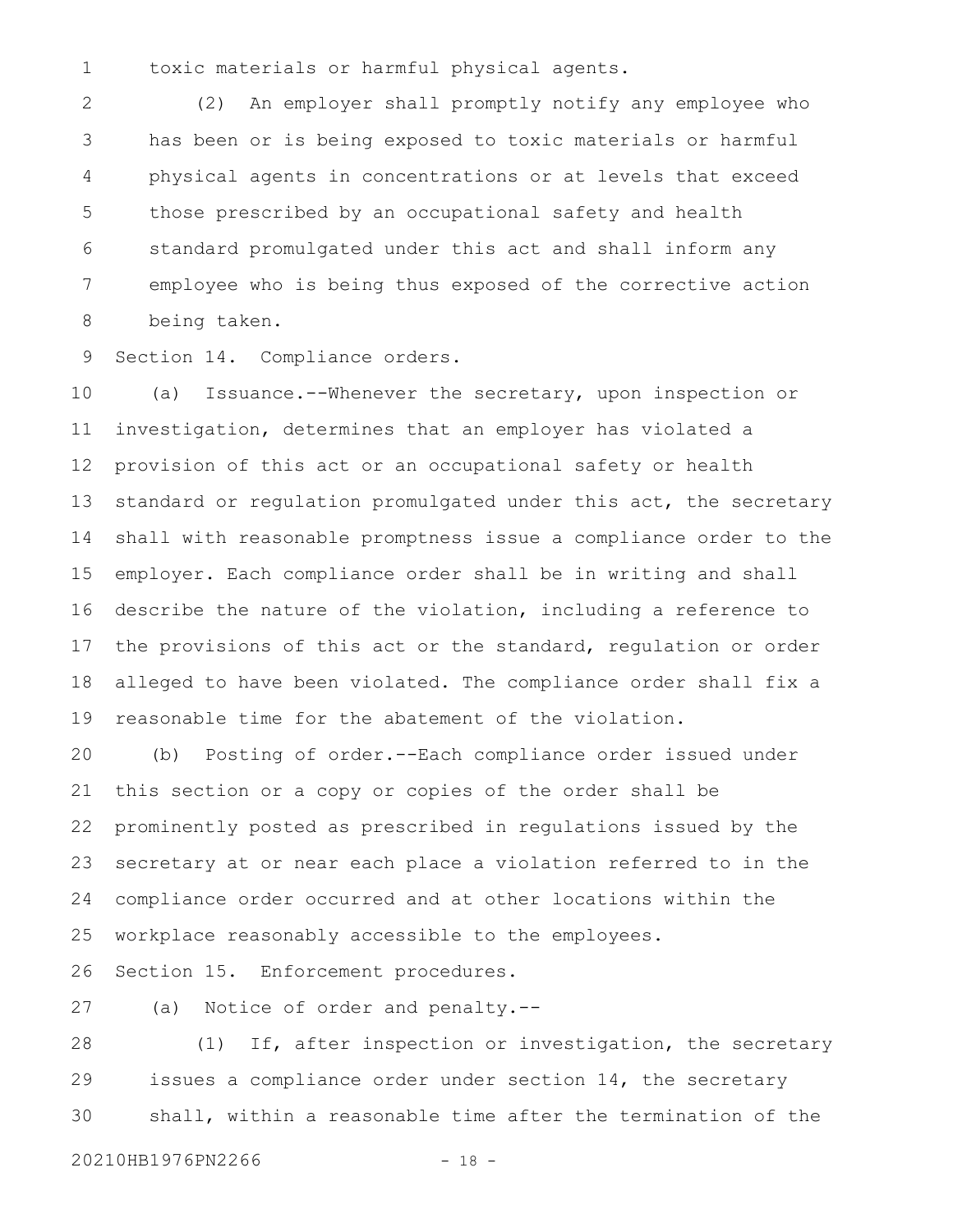inspection or investigation, notify the employer by certified mail of the penalty, if any, proposed to be assessed under section 17. The notification shall inform the employer that the employer has 15 working days from the receipt of notice within which to notify the secretary that the employer wishes to contest the compliance order or proposed assessment of penalty. 1 2 3 4 5 6 7

(2) If the employer fails to notify the secretary within 15 days and if no notice is filed by an employee or authorized employee representative under subsection (c) within 15 days, the compliance order and the assessment, as proposed, shall be deemed a final order of the secretary and not be subject to review by any court or agency. (b) Notice of failure to correct violation.-- 8 9 10 11 12 13 14

(1) If the secretary has reason to believe that an employer has failed to correct a violation for which a compliance order has been issued within the period permitted for correction, the secretary shall notify the employer by certified mail of the failure and of the penalty proposed to be assessed under section 17 by reason of the failure. In the case, however, of a review proceeding initiated by the employer under this section in good faith and not solely for delay or the avoidance of penalties, the period permitted for correction of the violation may not begin to run until the entry of a final order by the review board. Notification by the secretary shall inform the employer that the employer has 15 working days from the receipt of the notice within which to notify the secretary that the employer wishes to contest the notification or the proposed assessment of penalty. 15 16 17 18 19 20 21 22 23 24 25 26 27 28 29

(2) If, within 15 days from receipt of notification 30

20210HB1976PN2266 - 19 -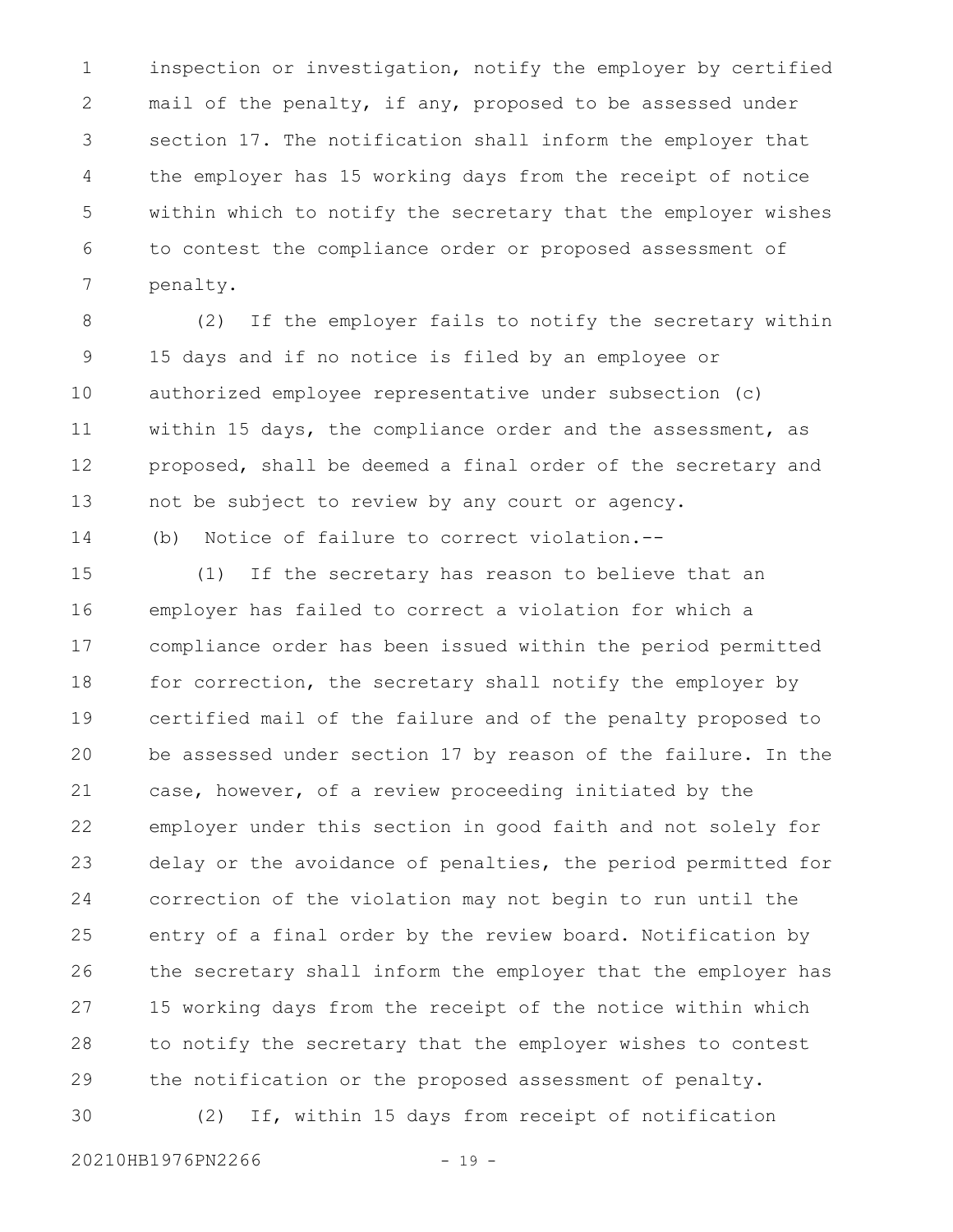under this section, the employer fails to notify the secretary that it intends to contest the notification or proposed assessment of penalty, the notification and assessment, as proposed, shall be deemed a final order of the review board and not be subject to review by any court or agency. 1 2 3 4 5 6

(c) Action by review board.-- 7

(1) If an employer notifies the secretary that it intends to contest a compliance order issued under section 14(a) or a notification issued under subsection (a) or (b) or if, within 15 days after the issuance of a compliance order issued under section 14(a), an employee or authorized employee representative files a notice with the secretary alleging that the period of time fixed in the compliance order for abatement of the violation is unreasonable, the secretary shall immediately advise the review board of the notification, and the review board shall afford an opportunity for a hearing. 8 9 10 11 12 13 14 15 16 17 18

(2) The review board shall thereafter issue an order, based on findings of fact, affirming, modifying or vacating the secretary's compliance order or proposed penalty or directing other appropriate relief. The order shall become final 30 days after its issuance. 19 20 21 22 23

(3) Upon a showing by an employer of a good faith effort to comply with the abatement requirements of a compliance order and a showing that abatement has not been completed because of factors beyond the employer's reasonable control, the secretary, after an opportunity for a hearing as provided in this subsection, shall issue an order affirming or modifying the abatement requirements in the compliance order. 24 25 26 27 28 29 30

20210HB1976PN2266 - 20 -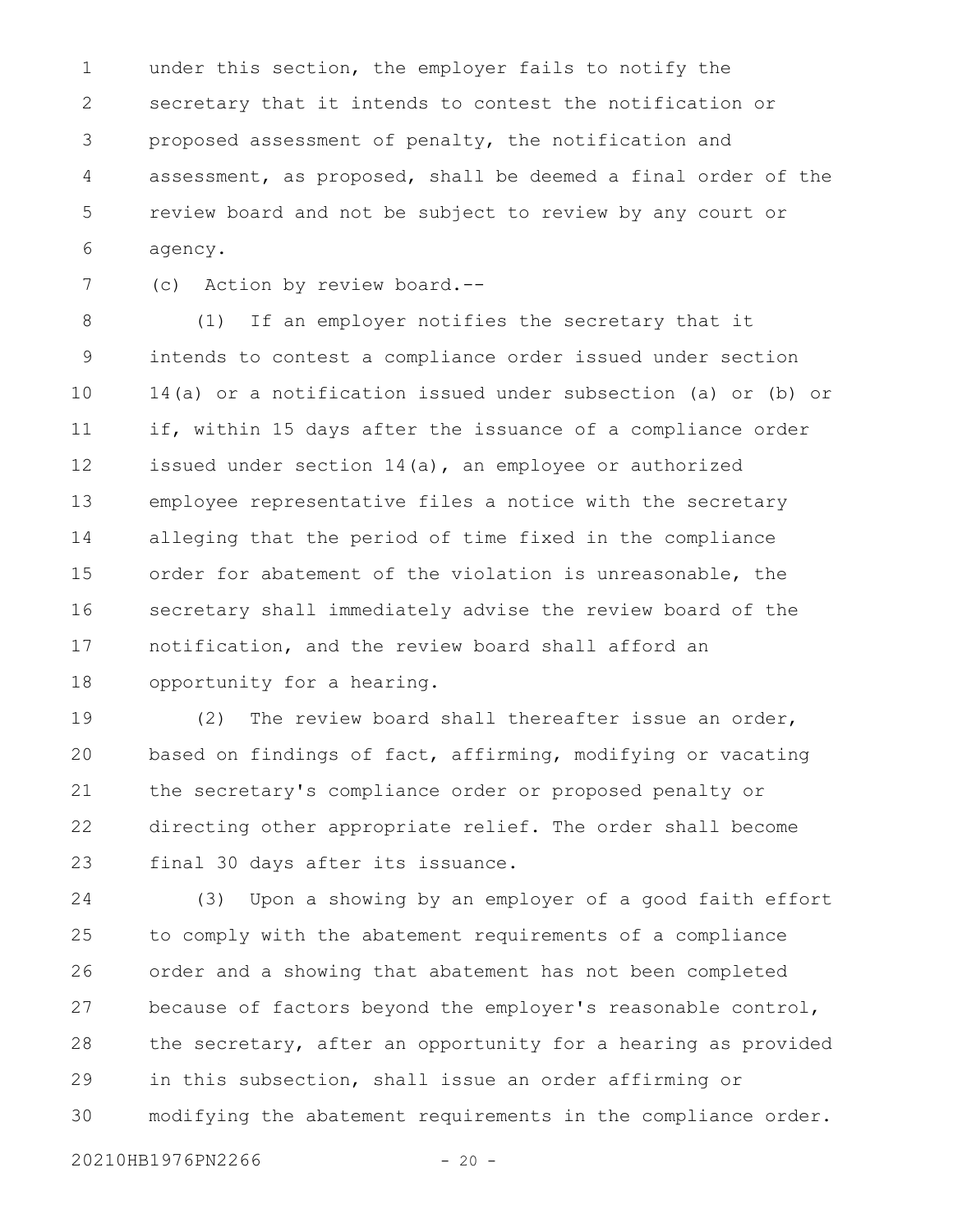(4) The rules of procedure prescribed by the secretary shall provide affected employees or the authorized employee representative of affected employees an opportunity to participate as parties to hearings under this subsection. Section 16. Injunction proceedings. 1 2 3 4 5

(a) Temporary restraining order.-- 6

(1) Commonwealth Court shall have jurisdiction, upon petition of the secretary, pursuant to law and general rules, to restrain any conditions or practices in any place of public employment that pose a danger that could reasonably be expected to cause death or serious physical harm immediately or before the imminence of the danger can be eliminated through the abatement procedures otherwise provided for by this act. 7 8 9 10 11 12 13 14

(2) An order issued under this section shall require steps to be taken as may be necessary to avoid, correct or remove the imminent danger and prohibit the employment or presence of an individual in locations or under conditions where the imminent danger exists, except individuals whose presence is necessary to avoid, correct or remove the imminent danger. 15 16 17 18 19 20 21

(3) A temporary restraining order issued without notice may not be effective for more than five days. 22 23

(b) Action by inspector.--Whenever and as soon as an inspector concludes that conditions or practices described in subsection (a) exist in any place of public employment, the inspector shall inform the affected employees and employers of the danger and shall further inform them that the inspector is recommending to the secretary that relief be sought. 24 25 26 27 28 29

(c) Failure of secretary to seek relief.--If the secretary 20210HB1976PN2266 - 21 -30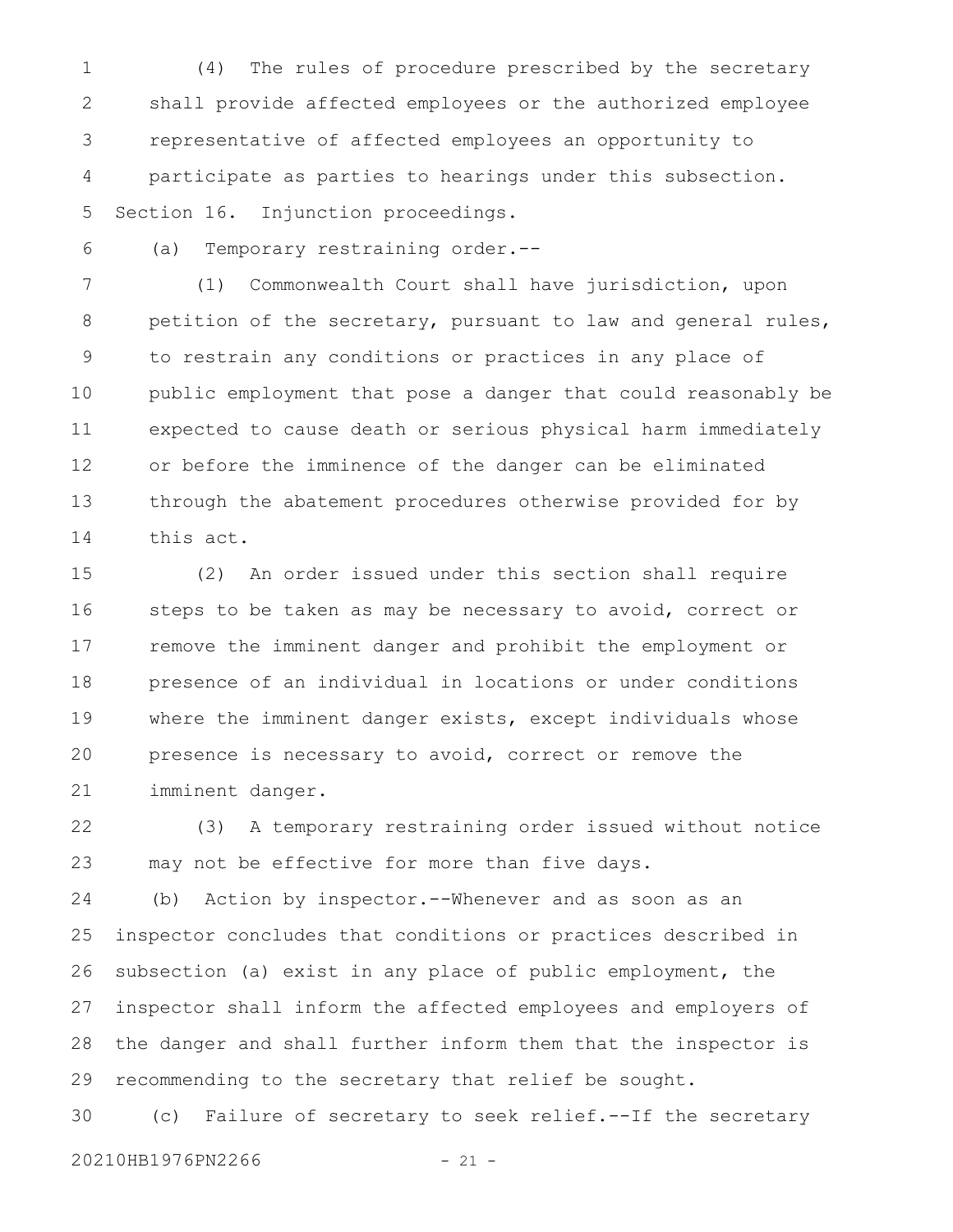arbitrarily or capriciously fails to seek relief under this section, an employee who may be injured by reason of the failure, or the authorized employee representative of the employee, may bring an action against the secretary in Commonwealth Court to compel the secretary to seek an order and for such further relief as may be appropriate. 1 2 3 4 5 6

Section 17. Penalties. 7

(a) Willful or repeated violations.--An employer who willfully or repeatedly violates the requirements of section 4 or 5, an occupational safety and health standard promulgated under section 7 or regulations prescribed under this act may be assessed a civil penalty of not more than \$10,000 for each violation. 8 9 10 11 12 13

(b) Compliance order for serious violation.--An employer who has received a compliance order for a serious violation of the requirements of section 4 or 5, an occupational safety and health standard promulgated under section 7 or regulations prescribed under this act shall be assessed a civil penalty of not more than \$1,000 for each violation. 14 15 16 17 18 19

(c) Compliance order for lesser violation.--An employer who has received a compliance order for a violation of the requirements of section 4 or 5, an occupational safety and health standard promulgated under section 7 or regulations prescribed under this act, which violation has been determined not to be of a serious nature, may be assessed a civil penalty of not more than \$1,000 for each violation. 20 21 22 23 24 25 26

(d) Failure to correct violation.--An employer who fails to correct a violation for which a compliance order has been issued under section 14 within the period permitted for its correction, which period shall not begin to run until the date of the final 27 28 29 30

20210HB1976PN2266 - 22 -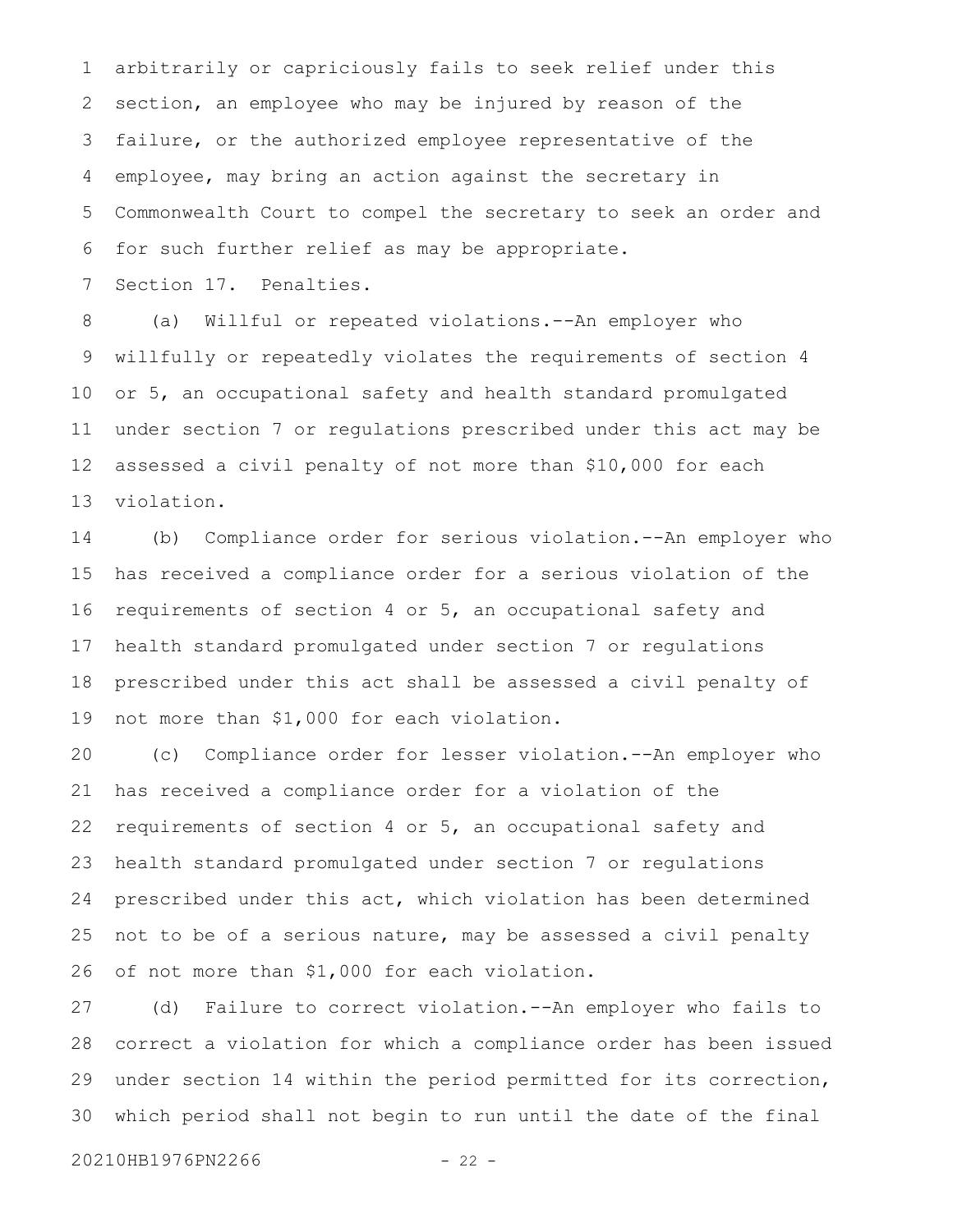order of the review board in the case of any review proceeding under section 15 initiated by the employer in good faith and not solely for delay or avoidance of penalties, may be assessed a civil penalty of not more than \$1,000 for each day during which the failure or violation continues. 1 2 3 4 5

6

(e) Violation causing death.--

(1) An employer who willfully violates a standard or order promulgated pursuant to section 7 or a regulation adopted under this act, which violation caused death to any employee, commits a misdemeanor and shall, upon conviction, be sentenced to pay a fine of not more than \$10,000 or to imprisonment for not more than six months, or both. 7 8 9 10 11 12

(2) If a conviction is for a violation committed after a first conviction, the person shall be sentenced to pay a fine of not more than \$20,000 or to imprisonment for not more than one year, or both. 13 14 15 16

(f) Providing advance notice of inspection.--A person who gives advance notice of any inspection to be conducted under this act without authority from the secretary commits a misdemeanor and shall, upon conviction, be sentenced to pay a fine of not more than \$1,000 or to imprisonment for not more than six months, or both. 17 18 19 20 21 22

(g) False statements.--A person who knowingly makes any false statement, representation or certification in any application, record, report, plan or other document filed or required to be maintained under this act commits a misdemeanor and shall, upon conviction, be sentenced to pay a fine of not more than \$10,000 or to imprisonment for not more than six months, or both. 23 24 25 26 27 28 29

(h) Violation of posting requirements.--An employer who 20210HB1976PN2266 - 23 -30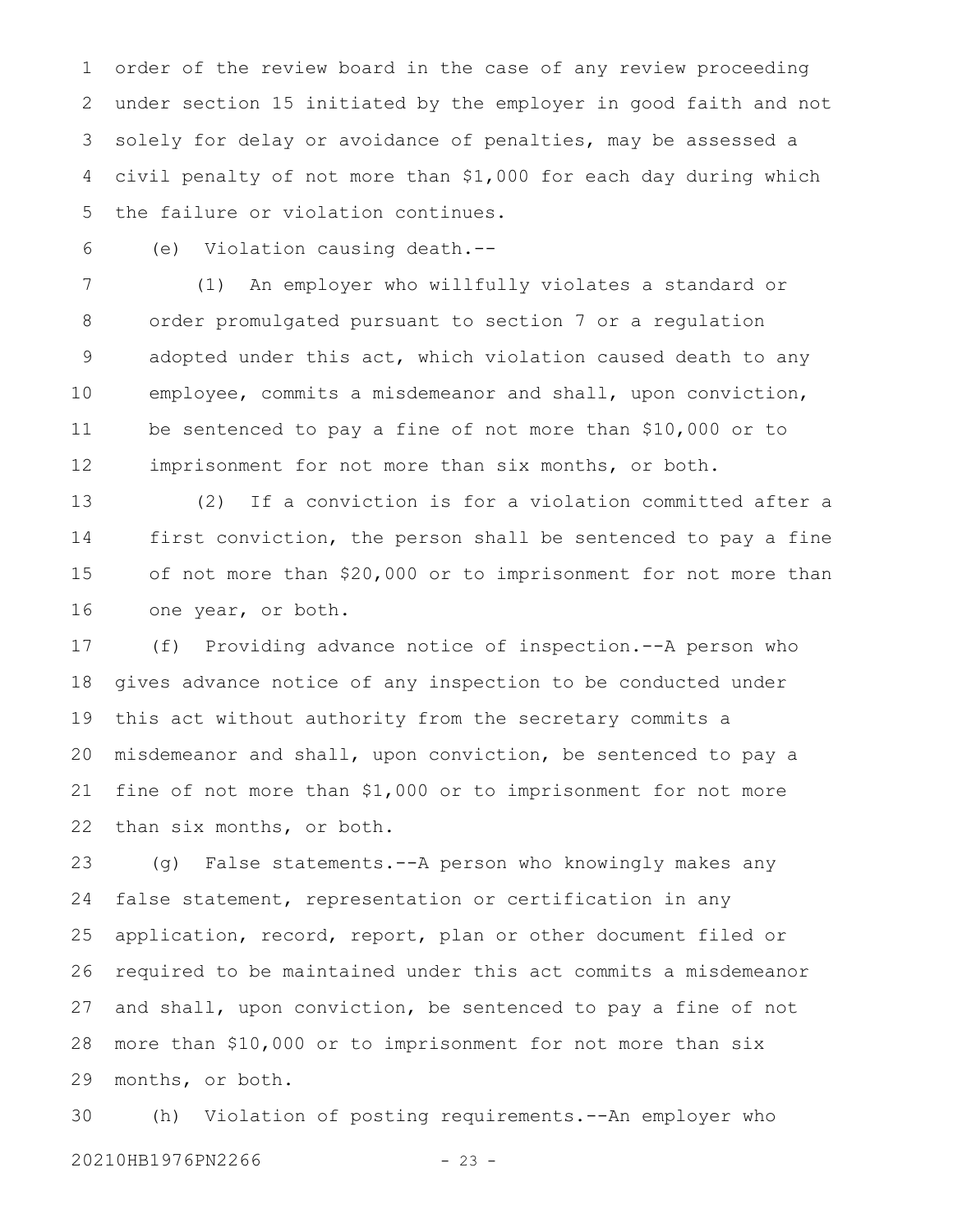violates any of the posting requirements as prescribed under the provisions of this act shall be assessed a civil penalty of not more than \$1,000 for each violation. 1 2 3

(i) Refusing entry for investigation or inspection.--An employer who refuses entry to the secretary while the secretary is attempting to conduct an investigation or inspection under this act or in any way willfully obstructs an authorized representative from carrying out an investigation or inspection commits a misdemeanor and shall, upon conviction, be sentenced to pay a fine of not more than \$1,000 or to imprisonment for not more than six months, or both. 4 5 6 7 8 9 10 11

(j) Causing bodily harm to secretary.--An employer or individual who willfully causes bodily harm to the secretary while the secretary is attempting to conduct an investigation or inspection under this act commits a misdemeanor and shall, upon conviction, be sentenced to pay a fine of not more than \$10,000 or to imprisonment for not more than one year, or both. 12 13 14 15 16 17

(k) Authority to assess civil penalties.--The review board shall have authority to assess all civil penalties provided for in this act, giving due consideration to the appropriateness of the penalty with respect to the size of the business of the employer being charged, the gravity of the violation, the good faith of the employer and the history of previous violations. (l) Determination of serious violation.--For the purposes of this act, a serious violation shall be deemed to exist in a place of employment if there is a substantial probability that death or serious physical harm could result from a condition that exists, or from one or more practices, means, methods, operations or processes that have been adopted or are in use, in the place of employment unless the employer did not and could 18 19 20 21 22 23 24 25 26 27 28 29 30

20210HB1976PN2266 - 24 -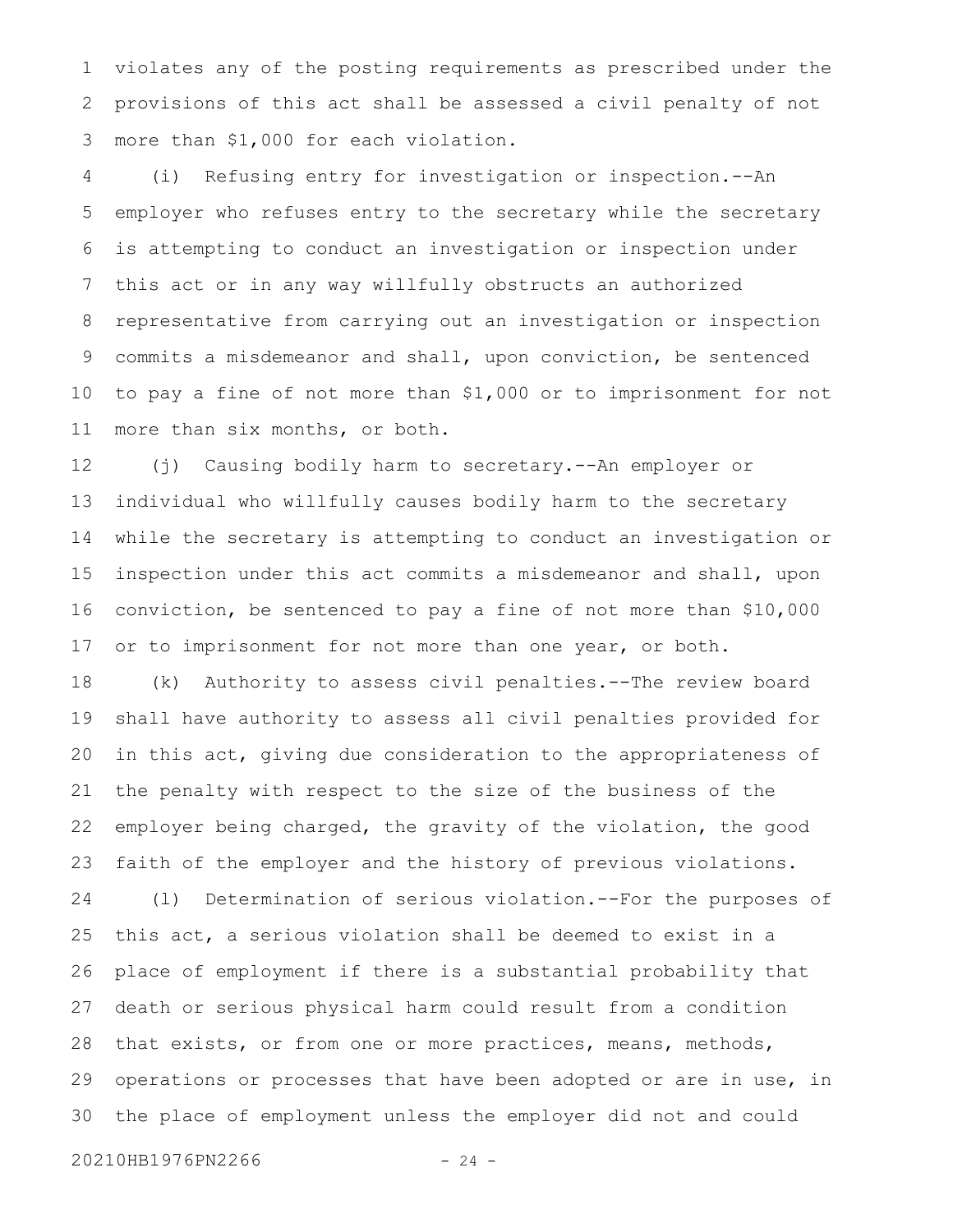not with the exercise of reasonable diligence know of the presence of the violation. 1 2

(m) Disposition of civil penalties.--Civil penalties owed under this act shall be paid to the secretary for deposit in the State Treasury and may be recovered in a civil action in the name of the Commonwealth brought in Commonwealth Court. 3 4 5 6

(n) Unauthorized disclosure of confidential information.--A person who violates the provisions of section 22 commits a misdemeanor and shall, upon conviction, be sentenced to pay a fine of not more than \$1,000 or to imprisonment for not more than one year, or both. In the event that the person is an officer or employee responsible for carrying out the provisions of this act, the officer or employee shall be removed from office or employment upon conviction under this section. Section 18. Discrimination against employees. 7 8 9 10 11 12 13 14 15

(a) General rule.--An employer or any other person may not discriminate against an employee because the employee has filed a complaint or instituted or caused to be instituted a proceeding under or related to this act or has testified or is about to testify in a proceeding or because of the exercise by an employee on the employee's own behalf or on behalf of others of a right afforded by this act. 16 17 18 19 20 21 22

(b) Remedy.-- 23

(1) An employee who believes that the employee has been discharged, disciplined or otherwise discriminated against by a person in violation of this section may, within 30 days after a violation occurs, file a complaint with the secretary alleging discrimination. 24 25 26 27 28

(2) Upon receipt of the complaint, the secretary shall cause an investigation to be made as deemed appropriate and 29 30

20210HB1976PN2266 - 25 -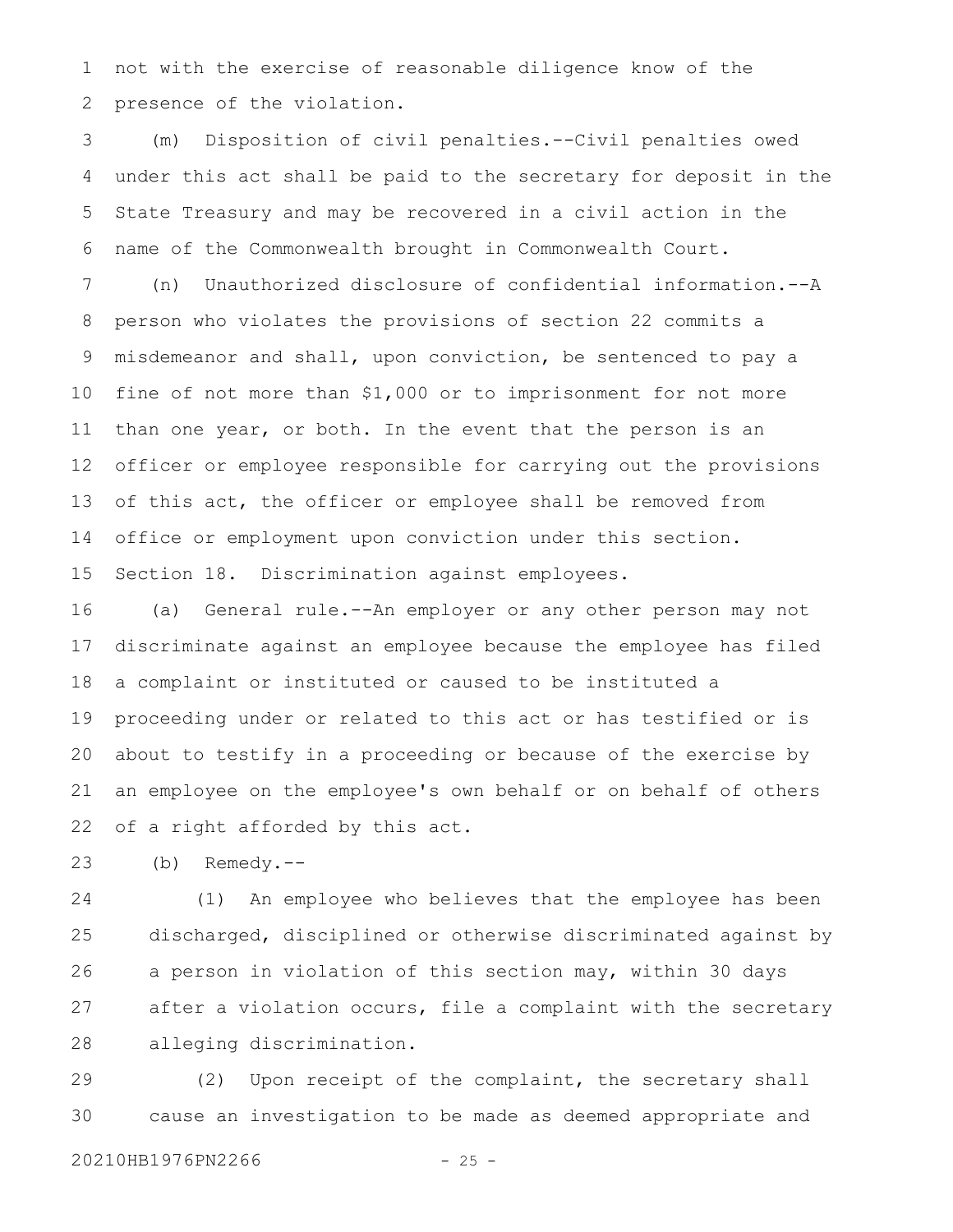shall, if requested, withhold the name of the complainant from the employer. 1 2

(3) If, upon investigation, the secretary determines that the provisions of this section have been violated, the secretary shall request the Attorney General to bring an action in Commonwealth Court against the person or persons alleged to have violated this act. In any such action, the Commonwealth Court shall have jurisdiction, for cause shown, to restrain violations of this act and to order all appropriate relief, including reinstatement of the employee to the employee's former position with back pay and benefits. (c) Notice of determination of complaint.--Within 90 days of receipt of a complaint filed under this section, the secretary shall notify the complainant and the complainant's representative by registered mail of the secretary's determination of the complaint. 3 4 5 6 7 8 9 10 11 12 13 14 15 16

(d) Other rights preserved.--Nothing in this act may be construed to diminish the rights of an employee under any law, rule or regulation or under any collective bargaining agreement. Section 19. Research and demonstration projects. 17 18 19 20

(a) Secretary to conduct.-- 21

(1) The secretary shall conduct research and undertake demonstration projects relating to occupational safety and health issues and problems either within the Department of Labor and Industry or by grants or contracts. The secretary may prescribe regulations requiring employers to measure, record and make reports on exposure of employees to toxic substances that the secretary believes may endanger the health or safety of employees. 22 23 24 25 26 27 28 29

(2) The secretary shall cooperate with the Director of 20210HB1976PN2266 - 26 -30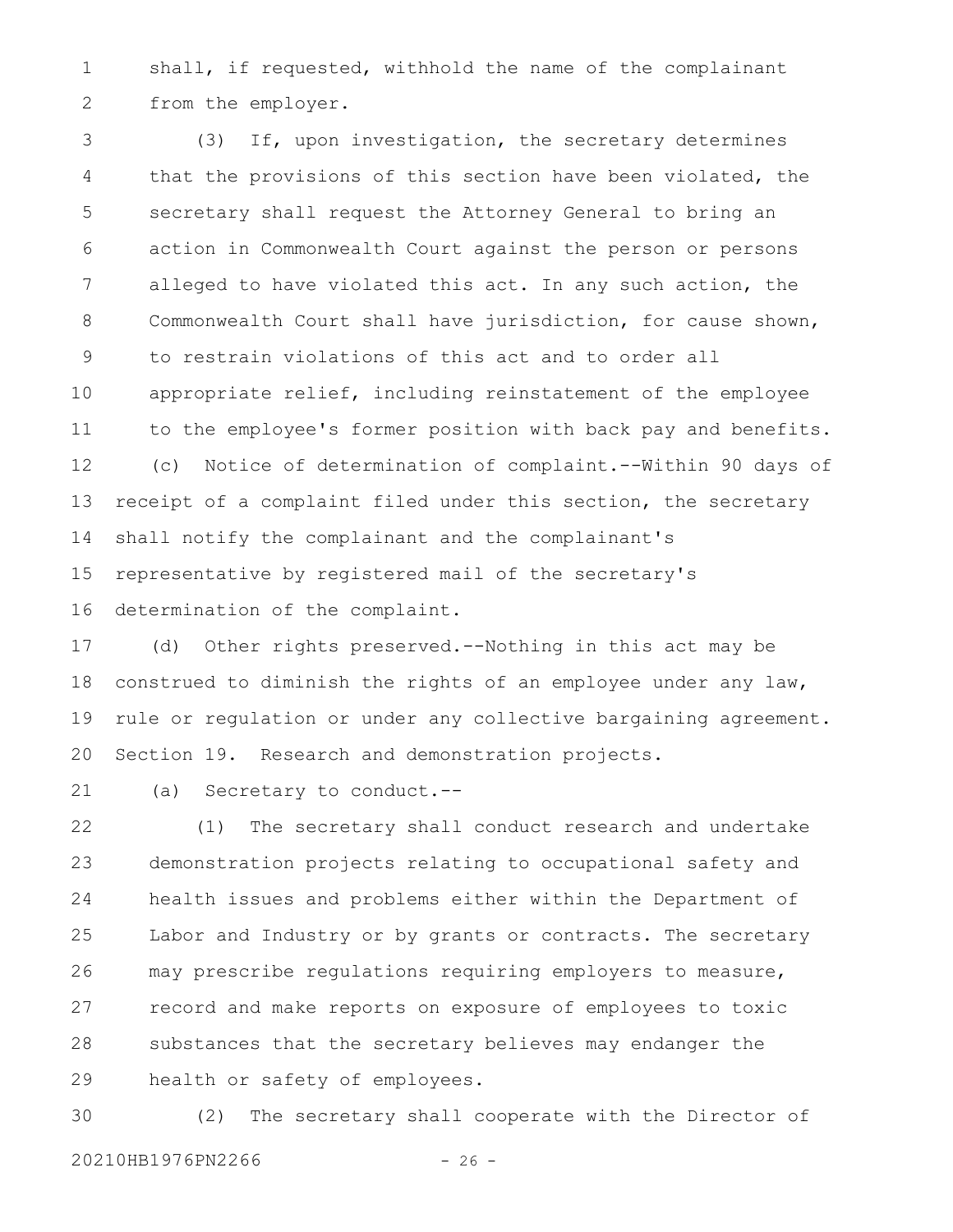the National Institute for Occupational Safety and Health of the United States Department of Health and Human Services in establishing the programs of medical examinations and tests as may be necessary to determine the incidence of occupational illnesses and employee susceptibility to the illnesses. 1 2 3 4 5 6

(3) The programs, on the request of the employer, may be paid for by the secretary, and the secretary shall provide other assistance as may be required. 7 8 9

(b) Confidentiality.--Information obtained under this act shall be made public without revealing the names of individual workers covered by physical examination or special studies and shall be made available to employers, employees and their respective organizations. 10 11 12 13 14

Section 20. Education programs. 15

(a) Programs to train personnel.--The secretary shall conduct directly, or by grants or contracts, education programs to provide an adequate supply of qualified personnel to carry out the purposes of this act and informational programs on the importance and proper use of adequate safety and health equipment. 16 17 18 19 20 21

(b) Short-term training.--The secretary may conduct directly, or by grants or contracts, short-term training of personnel engaged in work related to the secretary's responsibilities under this act. 22 23 24 25

(c) Additional programs.--The secretary shall provide for the establishment and supervision of programs for the education and training of employers, owners and employees in the recognition, avoidance and prevention of unsafe or unhealthful working conditions in employment covered under this act. The 26 27 28 29 30

20210HB1976PN2266 - 27 -